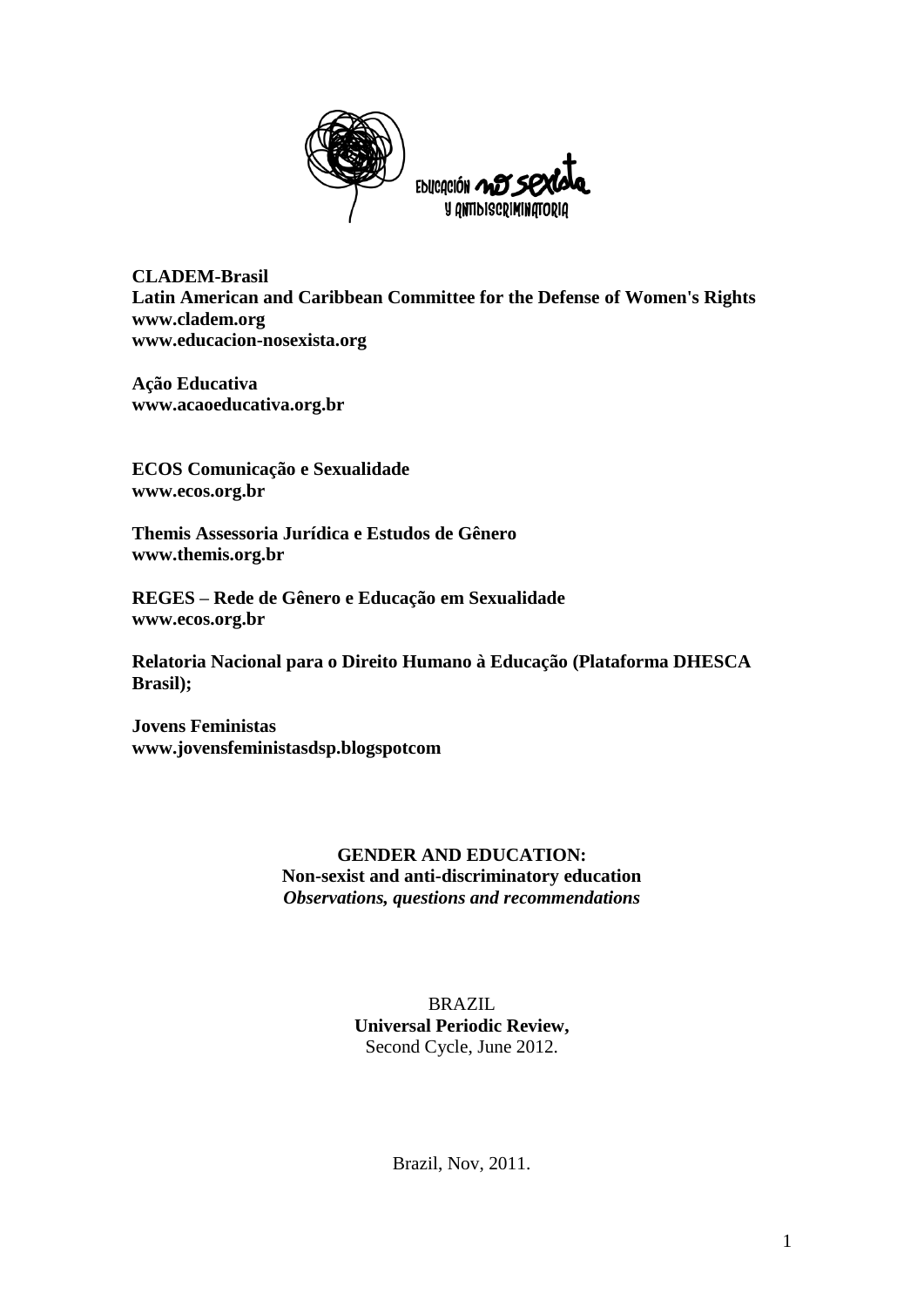## **I. PRESENTATION**

- 1. Information are provided within the framework of the non-sexist and antidiscriminatory education campaign [\(http://educacion-nosexista.org/\)](http://educacion-nosexista.org/), a plural joint of organizations and persons of Latin-American civil society in defense of human rights and for a public, secular and free education for all, present in 14 countries of the region. This report was prepared based on information presented by the *Informe*  **Brasil – Gênero e Educação**<sup>1</sup>, data that have already been internally published and debated for the construction of an agenda of claims.
- 2. The report considers the importance of the gender perspective (Recommendation n. 9, 12 and 14 UPR), with emphasis on the right of education without discrimination (concerns of Angola, Morocco, Nigeria, Chile and Malaysia) of class, ethnicity, race, place of residence (Rec. 32, CEDAW/C/BRA/CO/6) or sexual orientation which include the significance of women education in the framework of the Millennium Development Goals (Rec. 38, CEDAW/C/BRA/CO/6).

# **II. EXECUTIVE SUMMARY**

<u>.</u>

- 3. In Brazil, as well as in other countries in Latin America, predominates an understanding by the government sectors and civil society that the challenges of securing the rights of women and, in a more broadly, relation way, gender equity in education (between men and women) has been already "resolved". This view is reinforced by several reports produced by the Brazilian State in the last decades, which indicate more education and better performance of women in education, as a definitive answer for the international goals referring gender inequities in education.
- 4. It´s important to observe that the official documents does not deny the existence of great challenges in regard of the situation of women in the labor market, health, domestic violence, access to power, right to housing etc., but in education, the agenda loses power, although it considers the investment in education strategic for confronting various inequalities, discriminations and gender violence which continue present in everyday and for the access of women and men to other human rights.
- 5. It´s not possible to deny the progress expressed on the national indicators of education in relation to women´s access to schooling. However, this achievement is not enough to say that the county has reached equity between men and women in education and met the international goals of non-sexist and anti-discriminatory education. The moment in which the country is in this challenge demands a more complex and nuanced look that allows to capture gender inequalities and discriminations that perpetuates in Brazilian education to reconfigure a more accurate agenda of action in public policies.

<sup>&</sup>lt;sup>1</sup> The Brazilian report was coordinated by Denise Carreira, education coordinator of Ação Educativa and National Rapporteur on the Right to Education (Plataforma DHESCA Brasil). She was the coordinator of the National Campaign for the Right of Education, president of Rede Mulher de Educação, president of the City Council on Women´s Right of Rio Branco, member of the National Council of Women´s Rights and Gender Fund of the Canadian Embassy Consultant.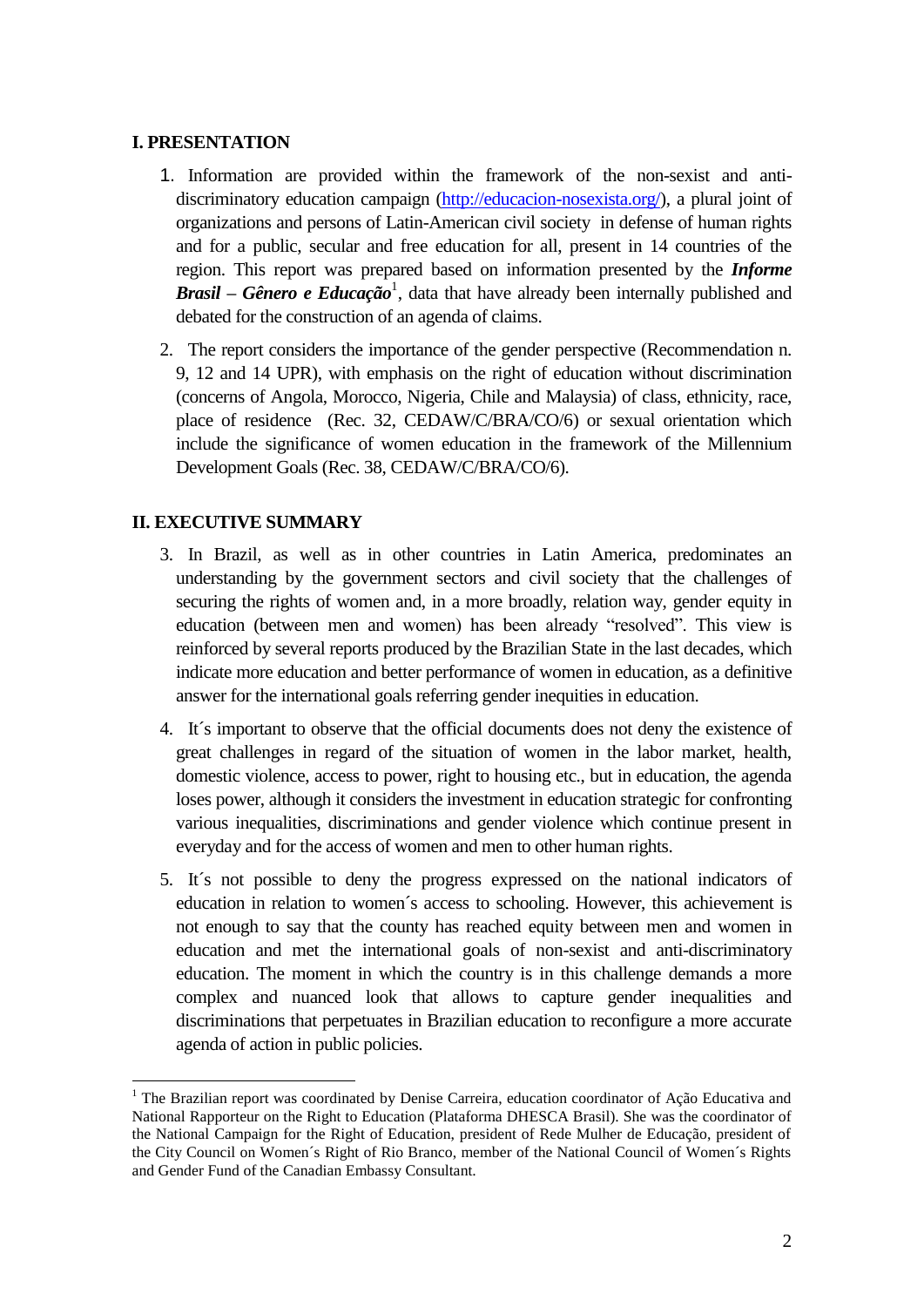- 6. The research *Brazil Gender and Education* points out that gender problematic in Brazilian education relates predominantly to five great challenges, deeply connected:
- **persistent inequalities among Brazilian women**: the indicators progress of access and performance is marked by inequalities between women according to income, race and ethnicity, and place of residence (rural or urban), with emphasis to the situation of black and indigenous women; (Rec. 36, CEDAW/C/BRA/CO/6).
- **the situation of worst performance and biggest obstacles to remain in school by Brazilian boys**, specially black boys;
- **the maintenance of sexist and discriminatory education in the school environment and the concentration of women in courses and careers "so-called feminine";**
- **low value of basic education professionals**, which represent almost 90% of all education professionals that, in vast majority, earn unworthy salaries and work in poor working conditions;
- **unequal access to quality childhood education**;
- 7. The main data supporting these challenges, set up bellow, allow the following questions to the State:

# **SUGESTED QUESTIONS**

- 8. **Gender indicators** Are there disaggregated data which allows to cross educational information by sex, race, income, rural/urban, region, among others, by level and by educational stage to be analyzed and available for public opinion (Rec. 36, CEDAW/C/BRA/CO/6)?
- 9. **Gender indicators** Educational statistics produced by the School Census may be a valuable tool for understanding the characteristics and attributes of different educational actor (schools, students, teachers etc.). Therefore, are there proposals and projects to qualify information collected in the School Census regarding the issues of gender, race and sexual orientation?
- 10. **Teacher education** Are there government proposals for the incorporation of content relating to gender, race and sexual diversity in the curriculum of pedagogy and licenciature in public and private universities in the country? With regard to the continuing teacher education, what are the government actions for these programs to be consolidated as State policies?
- 11. **Afro-Brazilian Culture** What are local measures for the implementation of Law 10.639/2003, which provides mandatory teaching of history and African and afro-Brazilian culture? What are the measures taken to overcome the difficulties of teaching history and afro-Brazilian culture?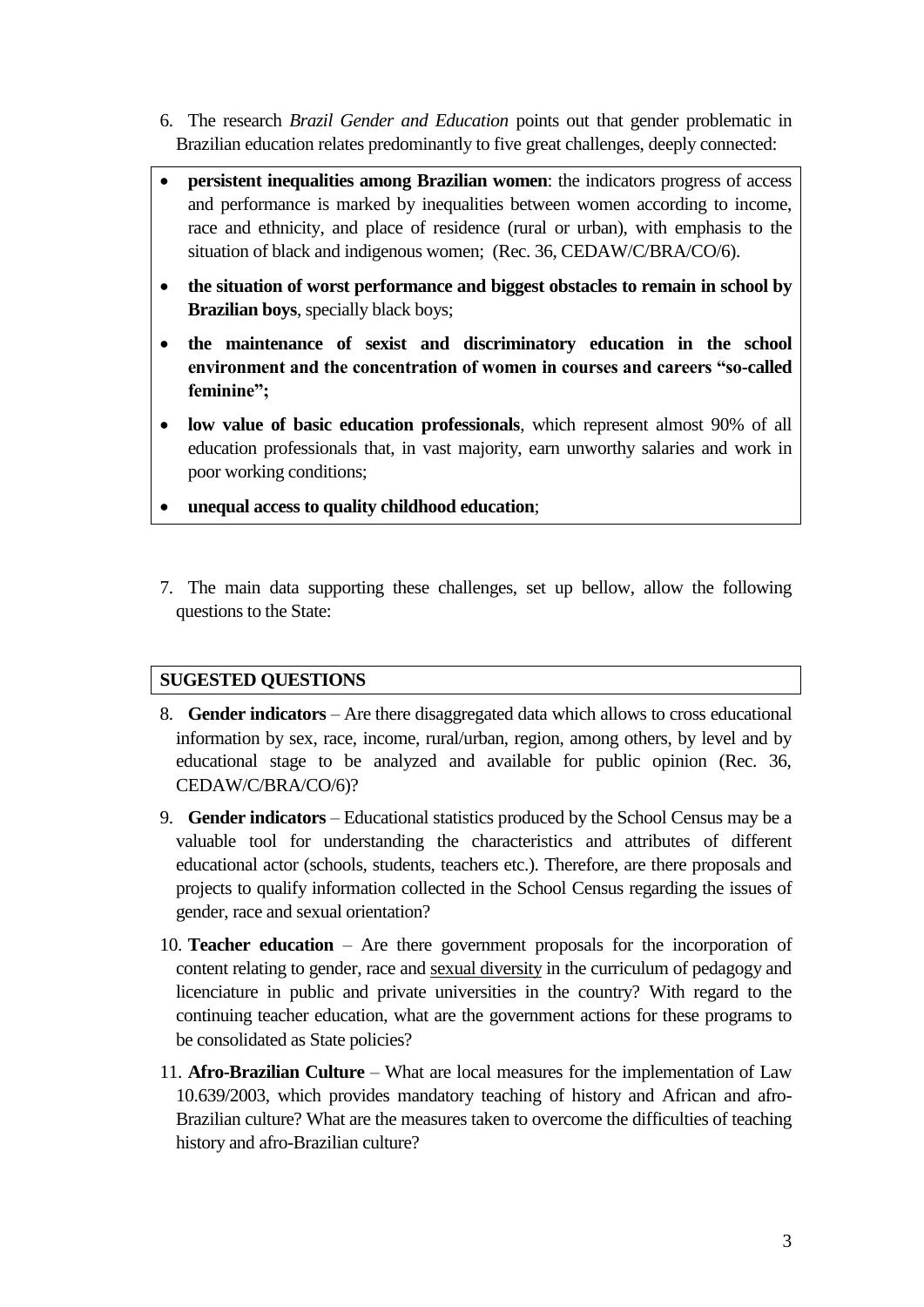- 12. **Religion and education**  What are the measures taken for not allowing discrimination over religion and assurance of secularism in the country, considering the approval of the Concordat Brazil – Holy See, by the National Congress, which guaranteed confessional religious education, especially Catholic, in public schools?
- 13. **Education professionals** What are the measures taken by the Brazilian state to effectively promote the appreciation of Brazilian female teachers, who constitute almost 90% of basic education professionals, with decent income and working conditions?
- 14. **Violence and education**  On the prevention of violence, how schools are been mobilized to join the network for the protection of childhood and adolescence, provided by the Child and Adolescent Statute, and actions for the prevention and referral of cases of violence against women, provided by Maria da Penha Law (Rec. 20, CEDAW/C/BRA/CO/6)?
- 15. **Homophobia** What are the measures taken by the Brazilian state to face different types of violence based on sexual orientation occurred in the school environment?

# **III SITUATION OF THE BRAZILIAN EDUCATION: MAPPING SOME INEQUALITIES**

- 16. Net enrollment rates grew strongly over the decade, for men and women, but maintained the order of inequalities present in other educational indicators: white girls and women at the top, with best performance, followed by groups of white boys and men, black girls and women and, finally, black boys and men. Even thought it is one of the most vulnerable groups of Brazilian society, compared to other groups, black girls and women has the faster growth of net enrollment rate, especially in high school and higher education.
- 17. Following the tendency of the past decades, over the years 2000, in absolute numbers, more boys than girls have been enrolled in first grade of elementary school, although more girls than boys concluded elementary school. Boys, in particular black ones, are more excluded from the scholar environment and face more rugged and unsuccessful scholar trajectories, both in elementary and high school. In this context, it is important to consider that in 2010 the country had the highest rate of grade repetition in primary education in Latin America  $(18,7%)^2$  and the higher rate of dropout in Mercosur  $(3,2%$  in elementary school and 10% in high school)<sup>3</sup>. This reality leads to the fact that little more than half students that enter elementary school may reach the end of high school.

<u>.</u>

<sup>&</sup>lt;sup>2</sup> Global Education Report, Unesco, 2010.

<sup>3</sup> Síntese de Indicadores Sociais, IBGE, 2010.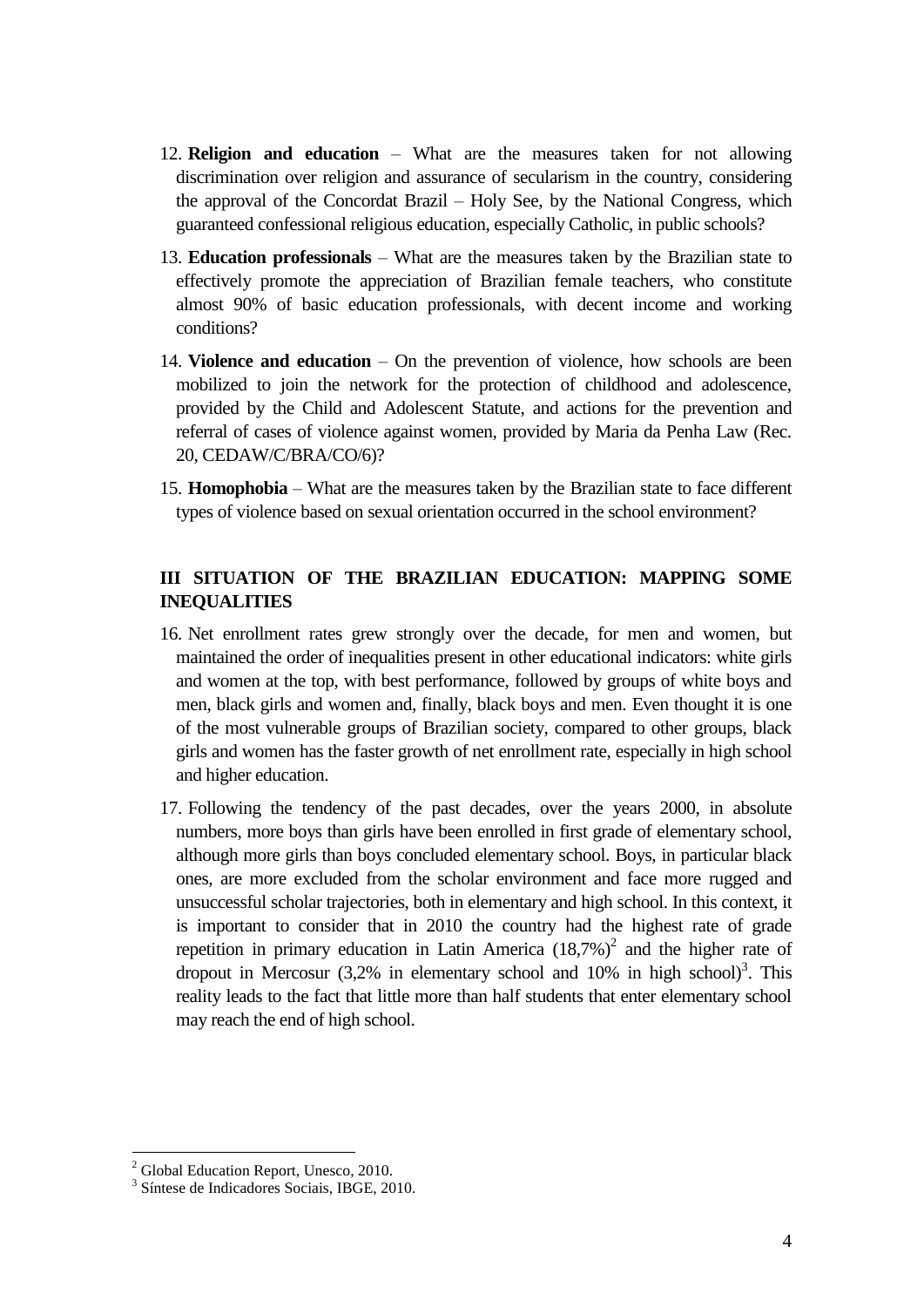- 18. Rate of Brazilian schooling for children from 7 to 14 years old which refers to the old compulsory stage of elementary  $\text{school}^4$  - was 96,7% in 2000 and 97,5% in 2008 (PNAD/IBGE). Even with the increase in schooling for children aged 7 to 14 years, about 680.000 children are out of school: most of them black, indigenous, maroon, handicapped, poor, at risk of violence and exploration (UNICEF/2009). Of this total, 312.000 are girls and 368.000 are boys.
- 19. According to data from PNAD/2008, the schooling rate of children in childhood education of 4 and 5 years old increased from 70,1% in 2007 to 72,8%, being 69,6% for boys and 70,7% for girls. In the age group of 15 to 17 years old, increased from 82,1% to 84,1%. In other age groups, there was a decrease: from 30,9% to 30,5% from 18 to 24 years old, and 5,5% to 5,3% for 25 years or more. The difference between schooling rates of men and women, in disadvantage for boys and young men, grow significantly from age 15 to 17 years old, reaching a difference of 1,7% and 1,8% in age from 18 to 25 year old and above 25 years old (UNICEF/2009).
- 20. In the age group of 15 to 18 years old, as the opposite of black and white girls, black and white boys has their gross frequency rate slightly decreased over the decade, being the reduction greater among black boys. White and black female adolescents increased their frequency from 83,6% to 85% (white girls) and from 76,4% to 80,5% (black girls), between 2001 and 2007. The decreased of gross frequency rate of white and black boys intensifies at the age of 19 to 24 years old, being even higher among black young men, from 31,7% to 27,2%. In this age group, black girls also face the decrease of gross schooling rate, from 31,7% to 27,7%. Only white young women maintain stability of frequency at age of 19 to 25, being the percentage of 36,1%.
- 21. With respect to inequality between black and white children in childhood education from 0 to 3 years old, the difference reaches 5%, at the disadvantage for the black population. When the difference between rural and urban children is observed, the inequality reaches 13 points in disadvantage for the rural ones. There is a slight advantage in childhood education from 0 to 3 years old boys on girls over the decade, from 10,8% and 10,4% in 2001, to 18,4% and 17,8% in 2008, respectively (Observatório da Equidade, 2009), due to the profile of the population in this age group, where boys are in slight majority.
- 22. About 18% of Brazilian young people from 15 to 17 years old are out of school, being 18,7% boys and 17% girls, which represent more than 1 million adolescents. Girls are in advantage over boys in terms of scholarity and lower distortion age-grade. The proportion of young men from 15 to 17 years old at school increased from 32,4% (2001) to 42,5% (2007), and from 41,3% (2001) to 53,8% (2007) for girls. For the age group of 18 to 25 years old, 70% of men and 68,2% of women are out of school. According to the Right to Learn Report (UNICEF, 2009), the difference in schooling between men and women at this age is higher at the southeast and south regions, the most economically developed ones.

1

<sup>&</sup>lt;sup>4</sup> In 2009, the National Congress approved the law which increased the age for compulsory education from 4 to 17 years. As most of the statistics have not yet been adapted to this new reality, we keep the information for the range of 6 to 14 years.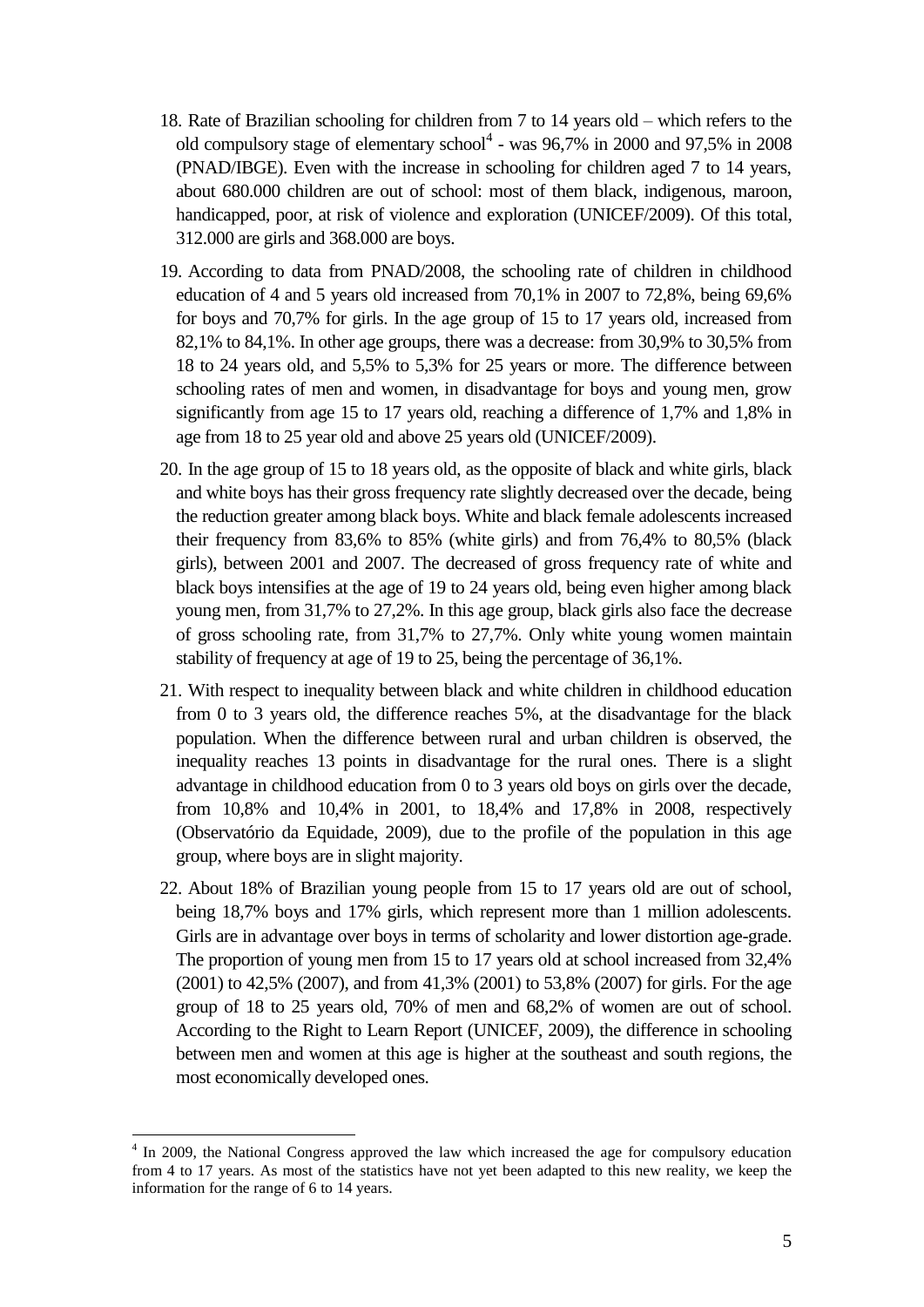- 23. On the distribution of population by sex by sections of activities, between 2000 and 2008, men kept industry, commerce, agriculture and construction as their main areas of activity. Throughout the decade, women continued to act predominantly in the following sections: housework, education/health/social services, commerce and industry. Despite the growing presence of women in different sector of the economy, it is observed that remains high concentration on domestic services and areas of education, health and social services, areas historically considered female strongholds within the traditional sexual division of labor.
- 24. Several national studies indicate that although women has higher scholarity than men, this advantage does not directly reflect on better income, working conditions, occupation of positions of leadership and sharing of domestic work, which still are predominantly under women responsibility. According to the document from ILO, linked to the initiative of the organization for the promotion of decent<sup>5</sup> work in Brazil and elaborated from data from the National Research of Household Sample (PNAD/2008), from 97 million people over 16 years old on the labor market, women accounted about 42,5 million (43,7% of total) and the black population (men and women) about 48,5 million people (about 50%).
- 25. The magnitude of the presence of women and black people in the labor market is accompanied by the persistent presence of decent work deficits in all respects. Women – mostly black women – has lower income than men and continue to face the problem of occupational segmentation, which limits their range of employment opportunities, although they have, in average, higher levels of scholarity. Women and black people are majority in informal and poor occupations and black women represent vast majority of domestic employment, an occupation that has serious problems with regard to respect labor rights. Among black women employed, 21% are domestic workers while 12% of white women work in profession. Only 35% of women (white and black) who work in domestic services have formal jobs.
- 26. In absolute numbers, women still constitute the majority of illiterates over 10 years old in the country, despite the difference between the sexes decreased over the last decade (Obsevatório da Equidade). If in 2001 there were about 7.2 million men and 7.8 million women illiterate, in 2008 this number decreased to 6.9 million and 7.2 million respectively, revealing a faster rate of decline among women. Illiteracy is concentrated among the elderly. Among respondents aged 25 years old or more, although there was a fall, they are the major proportion of Brazilians who can not read or write. From 12.5% in 2007, decreased to 12,4% in 2008.
- 27. In the Southeast, illiteracy increased from 5,3% to 5,4%. The change occurred in the youngest age group, from 10 to 14 years old, in which the proportion of illiterates was 0,9% to 1,3%, and the group of 18 years old or more, from 6,1% to 6,2%. In the group of 14 to 17 years old decreased (0,8% to 0,7%) and the other remained 5,8% (15 years old or more) and 7,1% (25 years old ore more). By sex, there was an increase of illiteracy between men (4,8% to 4,9%) and stability between women (5,8%). Another region where there was an increase was the Midwest, from 7,3% to 7,4%. In the

<u>.</u>

<sup>&</sup>lt;sup>5</sup> According to the definition of ILO, decent work is productive work, properly paid, done in conditions of freedom, equity and security and able to guarantee a dignified life for workers.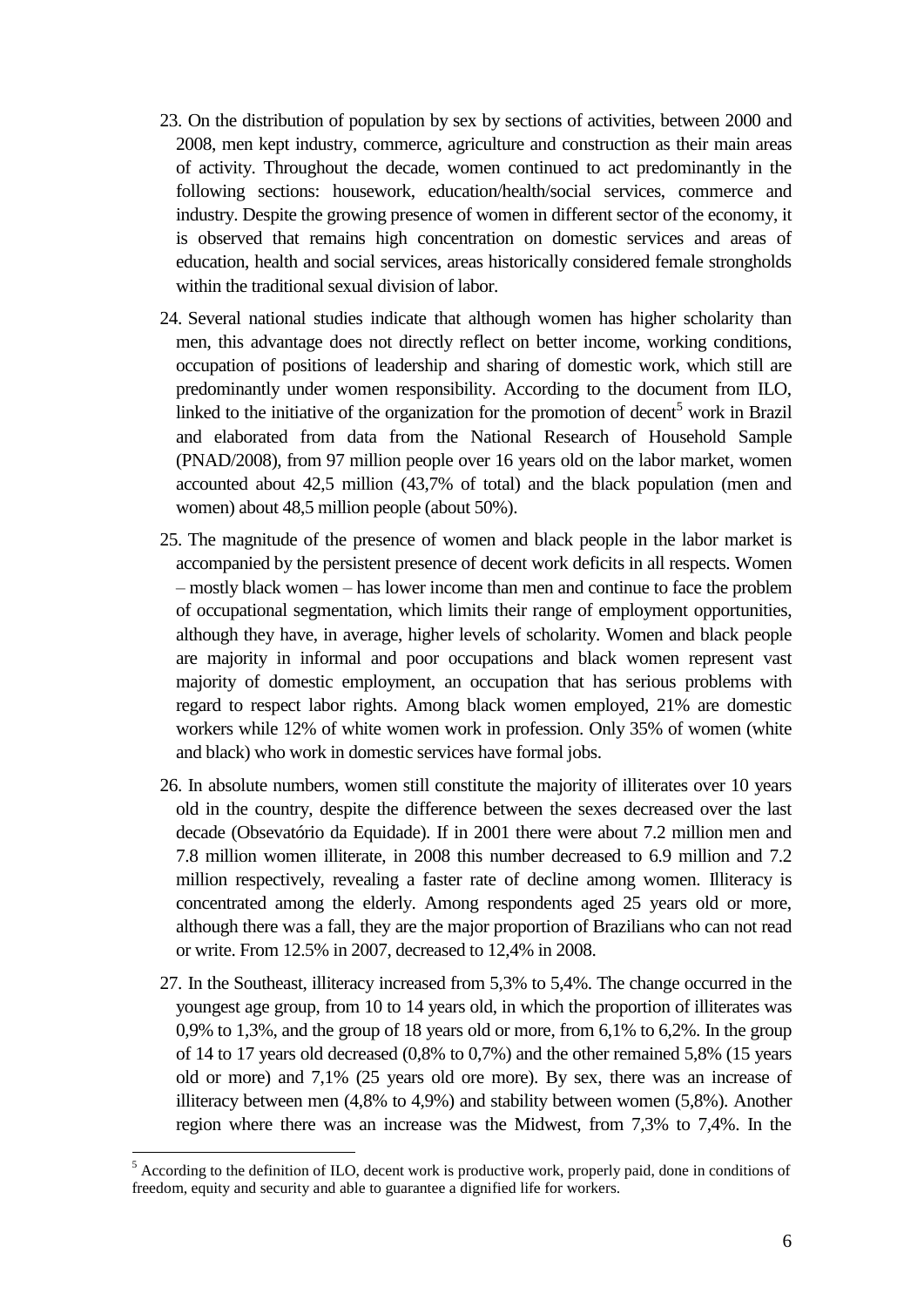South, the situation remained stable: in 2007 and 2008, 5% of inhabitant called themselves illiterates. But there was an exchange of positions: men increased from 4,5% to 4,7% and women decreased from 5,5% to 5,4%.

- 28. Despite the improvement of indicators over the last few years, illiteracy among black young men from 15 to 29 years old is almost twice higher than among white young men – a rate three times higher in the beginning of the decade (UNICEF/2009). Again, it is observed that a greater incidence of illiteracy occurs in rural areas and among black women and men.
- 29. With regard to functional illiteracy in the population between 15 to 64 years old, men constitute the majority. The rate fell from 40% to 29% in 2009 and for women fell from 39% to 27% over the same period, according to the research National Indicator of Functional Illiteracy (INAF), developed by the organizations Instituto Paulo Montenegro/IBOPE and Ação Educativa.
- 30. Women represent about 55% of the population with college degree and they overcame men in obtaining doctorate degrees since 2004. However, when it comes to higher levels of scholarity (post graduation), women account only 43% of total people with more than 16 year of study. Both in higher education as in youth and adult education, women of older age groups have worse educational indicators than men at the same age.
- 31. Research conducted by ECOS (ECOS, 2008), discussed in the Brazilian report, points out that in the curricula of courses of pedagogy and licenciatures of all national territory, issues related to sexuality and social relations of gender are not significantly present in most undergraduate courses that are responsible for teacher training. Another point highlighted by the research of ECOS is that, in education policies, sexuality is always linked to health, prevention of diseases, violence and pregnancy, and not as a dimension inherent to human life.
- 32. Research conducted by the Instituto Sedes Sapientae, in partnership with UNICEF (2009), discussed in the Brazilian report, reveals the difficulty of the schools to address and refer cases of gender and sexual violence occurred inside the schools and in familiar spaces. Often, due to the lack of understanding about the complexity of the problem, schools end up contributing for the victims to be even more penalized.

## **IV RECOMENDATIONS**

33. **Enhance the visibility and understand of inequalities of gender in education (disaggregate, cross and analyze).** It is essential that the official bodies of research, in particular INEP and IBGE, advance on the possibilities of disaggregating and crossing educational information by sex, race, income, rural/urban, regionality, among others, by level of education to be analyzed and available for public opinion. The creation of the Observatório de Igualdade de Gênero and the series of publication Retratos das Desigualdades de Gênero e Raça, by the Women´s Policies Secretary, UNIFEM and IPEA, meant a great advance when they open a set of indicators. But it is important to go further to understand the transformations, the stays and the disputes of gender inequalities in education. Another fundamental point is to qualify the fill of the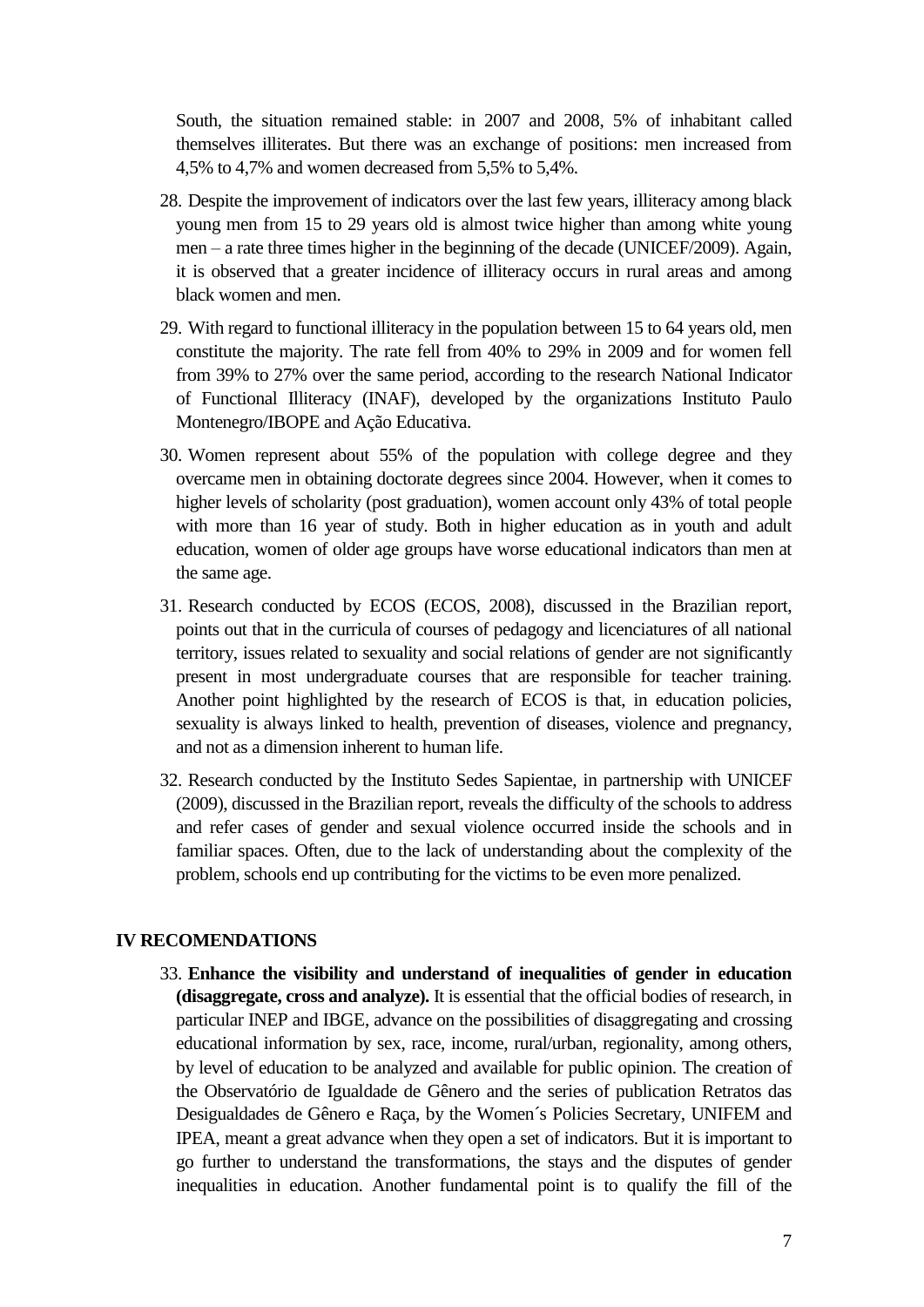question of color/race and other questions by schools in the school census (among them also the social names of transvestites and transgender students) trough a process of continued education for agents who work in school offices. It should be done a specific census about transvestites and transgender students in the country.

- 34. **Break barriers faced by black girls and women and increase Affirmative Actions in Education.** Despite the large investment made by black girls and women in education, remain deep inequalities between black and white women and between black women and white men under the coordination of sexism and racism in Brazilian society and education. The same should be pointed out with respect to indigenous women, despite the lack of information available that allows identifying more accurately the size of the problem. Everyday disqualification of the black beauty, the early sexualization, lack of images and positive and empowered references, despite the difficulties faced by most parte of black women in family life, contribute to this situation. Attention should be paid to the barriers faced by black young women in the transition between high school and college, when a reversal occurs: despite the greater presence and performance of black women until high school, there are more black men in higher education. Therefore, the intransigent defense of affirmative actions is essential in higher education and professional education with cutouts of race and income, with goals that address the black and indigenous women.
- 35. **Improve educational situation of boys and young black men and implement Law 10.639/2003.** Black boys are among those with less education and lower scholarity among social groups. Associated with the questions raised in the previous section, black girls and boys face a school model still predominantly Eurocentric, that values obedience, silence on everyday racism and that does not indicate positive prospects for the future. It´s important to remember that racism in schools is realized by not only active attitudes (aggression, humiliation, nicknames, physical violence), but in a more "subtle" way, by the lack of recognition and encouragement, by the denial of a story of resistance of black people in Brazil and their identities, by inattention, by the unequal distribution of affect and by low positive expectation on the part of education professionals regarding the performance of black children, young adults and adults. It is not possible to deny that the low performance of boys and the drop out of school also need to be read in the key of "forms of resistance" of the young adults to the established model of school. Policies of evaluation and promotion of learning still reflect little of these inequalities of gender and race as structural questions of the Brazilian educational challenge and the racism as obstacle for the development of skills, among them reading, writing and mathematics. In this picture, it is urgent to review those policies and invest in the implementation of Law 10.639/2003, which establishes mandatory teaching of African and afro-Brazilian history and culture, not only as a reparation for black people, but as fundamental strategy to face racism, questioning models of schools and review the history and understanding of what means the "Brazilian nation".
- 36. **Increase access to quality childhood education.** According to Brazilian law, childhood education is a right of all children from 0 to 5 years old and a right of working mothers and fathers. The struggle for the right to childhood education in Brazil was driven by the women's movement in the 1970s, and later also assumed by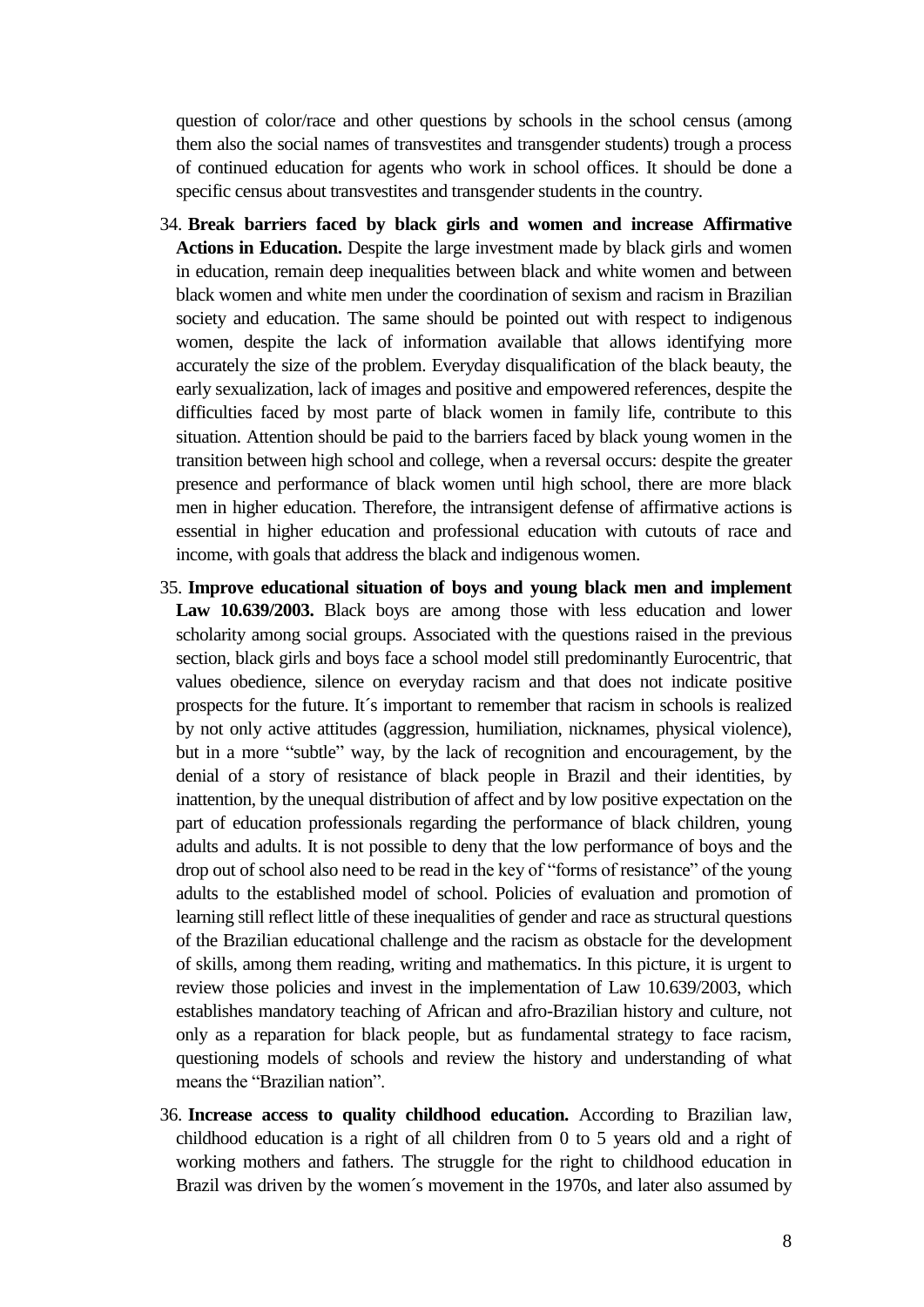the social movements for the children and adolescents rights. Access to quality childhood education, despite been a right of the children, has a fundamental role in the process of statement of rights and historic construction of women´s autonomy, still predominantly responsible for taking care of the children. The new National Education Plan must have bold goals with respect to childhood education from 0 to 3 years old, with appropriate funding conditions to improve quality, in tune with the Cost Child Student, under the educational law.

- 37. **Build a policy of education for young and adults with gender and race/ethnicity emphasis.** The proportion of non-illiterate people is lower among women than among men in all groups until 39 years old. In older age groups, women predominate. With regard to functional illiteracy in the population between 15 and 64 years old, men constitute the majority. Illiteracy is strongly affected by regional, racial, income and rural/urban inequalities, and predominates among black people and those living in rural areas. It is not a simple task for a woman to decide to study in adulthood, on the contrary, it is a battle against principles, hierarchies, cultural values. It is a decision that often generates violence, tension and many conflicts. On the other hand, return to schooling may be a first step in a way committed to the strengthening of her autonomy. Educational policies of young and adults should consider approaches of gender and race/ethnicity in its formulation and implementation.
- 38. **Implement the National Professional Minimum Wage for education professionals and improve working conditions in schools and day care centers.** More than 80% of primary school teachers are women (97% of children´s teachers are women). The devaluation of the teaching profession in primary education increased with the expansion of educational coverage in the 1970s, which was guaranteed through the public education model based on a low investment per student, in lost wages, in precarious working conditions of the education professional, in an excessive number of students per class and a "poor education for the poor". As a result of the historic struggle of the movement of the education professionals, the professional minimum wage for professionals of teaching profession was created in July, 2008, by federal Law 11.738. This law sets a minimum wage from which the salary of any teacher of the country, who teaches in public schools, may not be below. The minimum wage established is R\$ 950,00 for professionals trained in the secondary school level to a maximum shift of 40 hours weekly, adjusted each year. It is up to the federal government to supplement the resources of municipalities and states that demonstrate the lack of budgetary capacity to meet the minimum wage. The law also mandates the dedication of at least 1/3 of the teacher´s workload to extra class activities, essential time for the preparation of lessons, training and professional development. Despite the fact that education professionals receive lower salaries than other professions with similar level of formation, the implementation of the law has generated controversy, actions at the Supreme Federal Court (STF) and resistance of the municipal and state governments which claim that the compliance of the determination of 1/3 of the time for extra class activities would demand hiring more teachers, which is impossible in the current budget framework. Despite the favorable positioning of the Supreme Federal Court for the constitutionality of the law, decided in April 2011, making the law come true is a fundamental step to improve the quality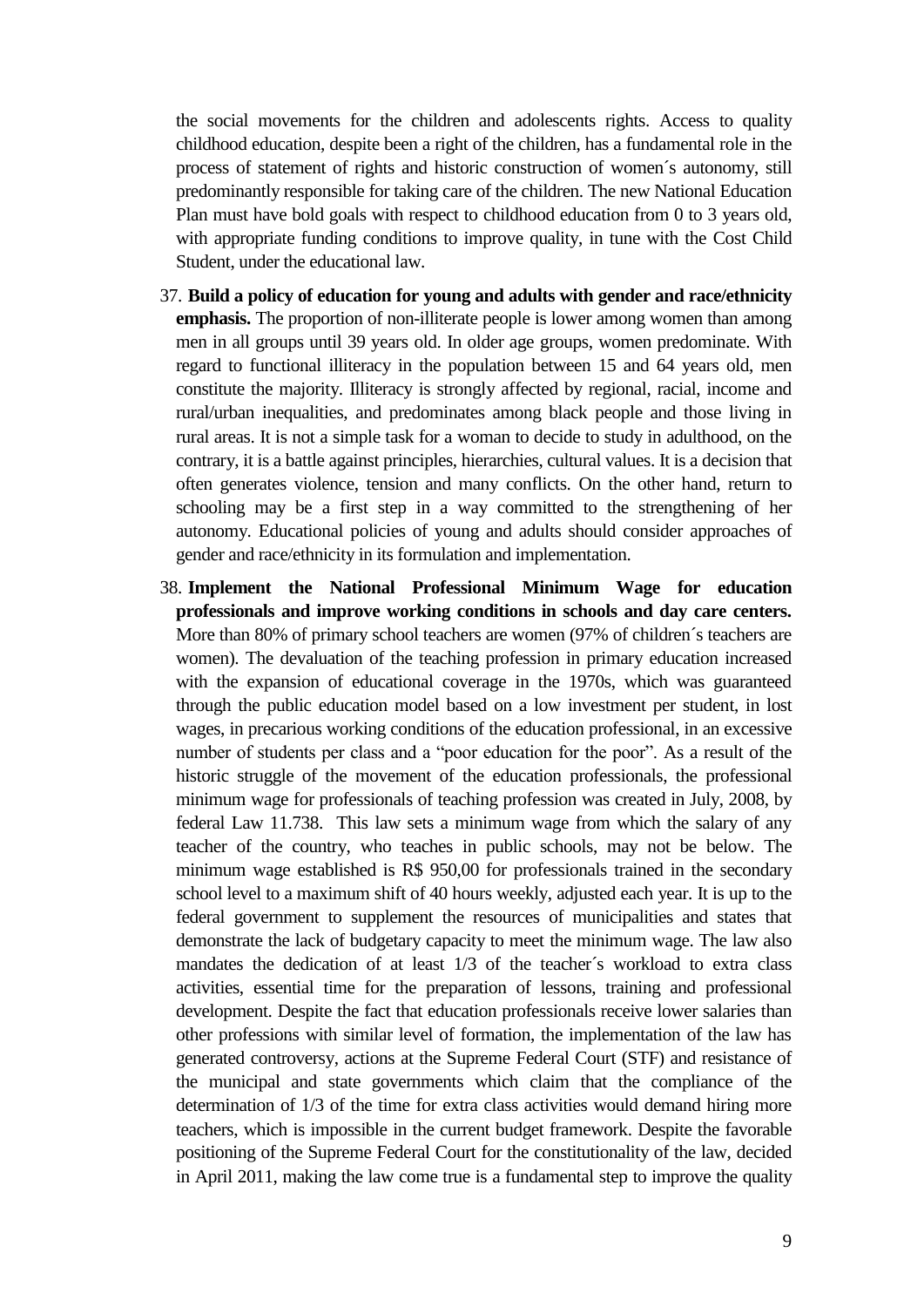of Brazilian education. Another steps to take: stimulus policy for setting education professionals at schools, overcoming high turnover present in most public schools; reducing the number of students (and children, in the case of child education) per class; investment in initial and continuing training and professional development of staff/school officials, recognizing their role as educators in the school environment, in particular, cooks, inspector and cleaning personnel.

- 39. **Ensure contents referring to social relations of gender and sexuality in the initial and continued training.** Contents referring to social relations of gender, race, sexual orientation, regionality, urban/rural and sexual and reproductive rights are still little present – or appear in a fragmented way or restricted to optional disciplines – in curricula of initial training at public and private universities. The National Plan for the Implementation of Law 10.639/2003 seeks to focus in this reality when it comes to racism. We understand that the Ministry of Education and the University Councils must act decisively in this situation and that the SINAES (National System for the Evaluation of Higher Education) must be used to induce the incorporation of these contents. With respect to continuing education, it is essential to consolidate existing programs in the Ministry of Education - as part of State policies - and consider its contents as strategic and structural issues of the National Policy of Education Professionals Formation, which has been elaborated by the National Council of Basic Education, Capes.
- 40. **Respect the principle of secularism of the State, end religious education in public schools and prohibit the purchase of books of religious instruction for public schools, with the revision of existing legislation on the subject.** In line with the Direct Action of Unconstitutionality proposed by the National Confederation of Education Workers (CNTE) in 2004, with focus on current confessional religious education in the state of Rio de Janeiro and the Direct Action of Unconstitutionality proposed by the General Attorney Office in August 2010 on the confessional religious education in the states of Rio de Janeiro and Bahia and the Concordat Brazil – Holy See, we defend the end of the religious teaching in public schools, according to the proposal of the National Report for the Human Right to Education (DHESCA Platform/2010). Approved by the National Congress in 2009, the Concordat Brazil – Holy See granted the confessional religious education, especially of Christian origin, in public schools. We stress the importance of the review of education legislation and a PEC (Proposal of Constitutional Amendment) to remove the religious teaching of the Constitution. We understand that religious education, especially confessional, goes against the principle of secularism, equality of rights and religious freedoms, creating conditions for the rise of religious intolerance (especially against religions of African origin) and the proselytism of certain religious groups. It is also a concrete obstacle to the implementation of programs committed to education on gender and sexuality and LDB amended by Law 10.639/2003, which establishes the mandatory teaching of history and African and African-Brazilian culture in all basic education (public and private).
- 41. **Promote a national policy on education on sexuality suspend the veto to the kit School without Homophobia and elaborate the National Curriculum Guidelines on Education, Gender and Sexuality for the Primary Education by the National**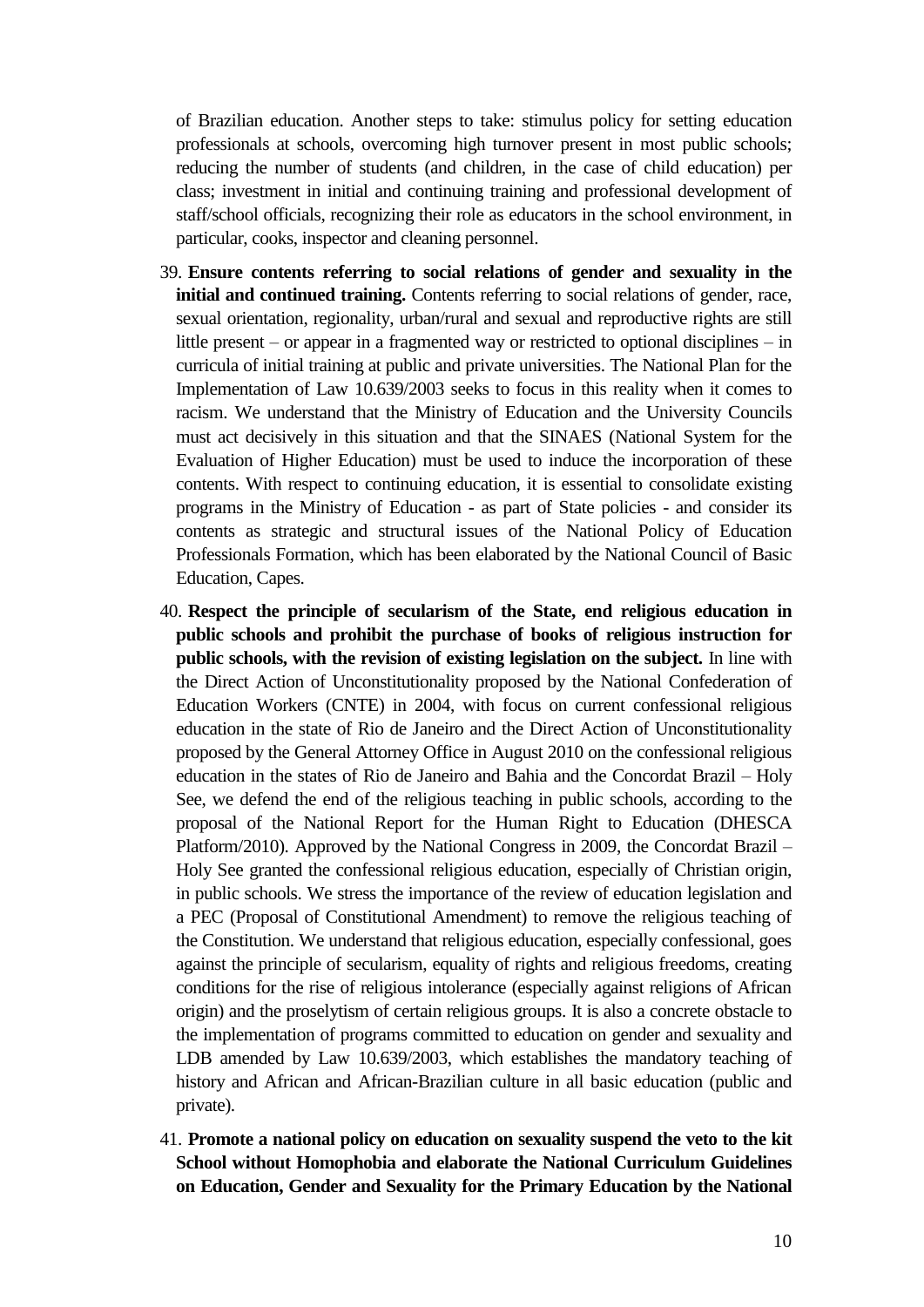**Council of Education.** The study elaborated by the organization ECOS, quoted in this report, points out the need to take a key step toward building a policy on education on sexuality from the recognition of the accumulation and strengthening of government initiatives generated in recent years, among them the School Without Homophobia program. It should be noted that the kit of educational materials called School Without Homophobia is part of this program and it was vetoed by the Brazilian government in 2011 in response to the pressure from religious groups and in violation of the participatory process of building the kit - as part of a policy - and international standards, of which Brazil is a signatory. The government's position should be reviewed and the kit should be distributed to schools across the country. Another important action is the development of National Guidelines on Education, Gender and Sexuality. As mentioned, content related to social relations of gender and sexuality are present in the National Curriculum Parameters and the Education Benchmarks on Child Education. Although they made achievements in these two documents, they do not have the strength of law (such as the National Guidelines). The Guidelines should address various aspects of the relationship Education, Gender and Sexuality, in order to promote and root to the agenda of gender/race equality, confronting sexism and racism and the construction and effective implementation of a policy on education on sexuality on systems of education. Among other content, this document should also address strategies for the coping of the different performance of boys and girls in mathematics, science and language, of the gender inequalities articulated with race and ethnicity in education and gender violence by schools and day care centers.

- 42. **Promote actions to stimulate greater entry of women in science and men in social and care areas.** It is necessary to accelerate the pace to overcome the concentration of men and women in certain occupations considered "feminine" and "masculine". This transformation calls for actions ranging from childhood education to higher education, expanding and diversifying the future opportunities for boys and girls and professional projects other than those in traditional gender roles. It is also essential to put into question the lower social value of professions committed to care, traditionally done by women, linked to the areas of education, health, social assistance etc. Such actions also relate to the promotion of coping strategies of the current differentiated performance of boys and girls in mathematics, science and language in basic education.
- 43. **Create a national protocol for attending cases of gender violence by educational units and strengthen the school's network for the protection of rights of children and adolescents.** Studies indicate that the involvement and active participation of schools in the construction and implementation of safety nets are one of the biggest challenges for the implementation of the Child and Adolescent Statute (1990). Often, instead of collaboration and networking, prevails the dispute, the fragmentation and conflict among the institutions that contribute to intensify even more the situation of human rights violations suffered by students. Research conducted by the team of CNRVV - Reference Center for Victims of Violence of the Instituto Sedes Sapientiae/SP, in partnership with UNICEF, discussed in the report, points out that many schools, after the detection of cases of violence, assume the role of other institutions when they adopt a predominantly investigative approach, seeking to solve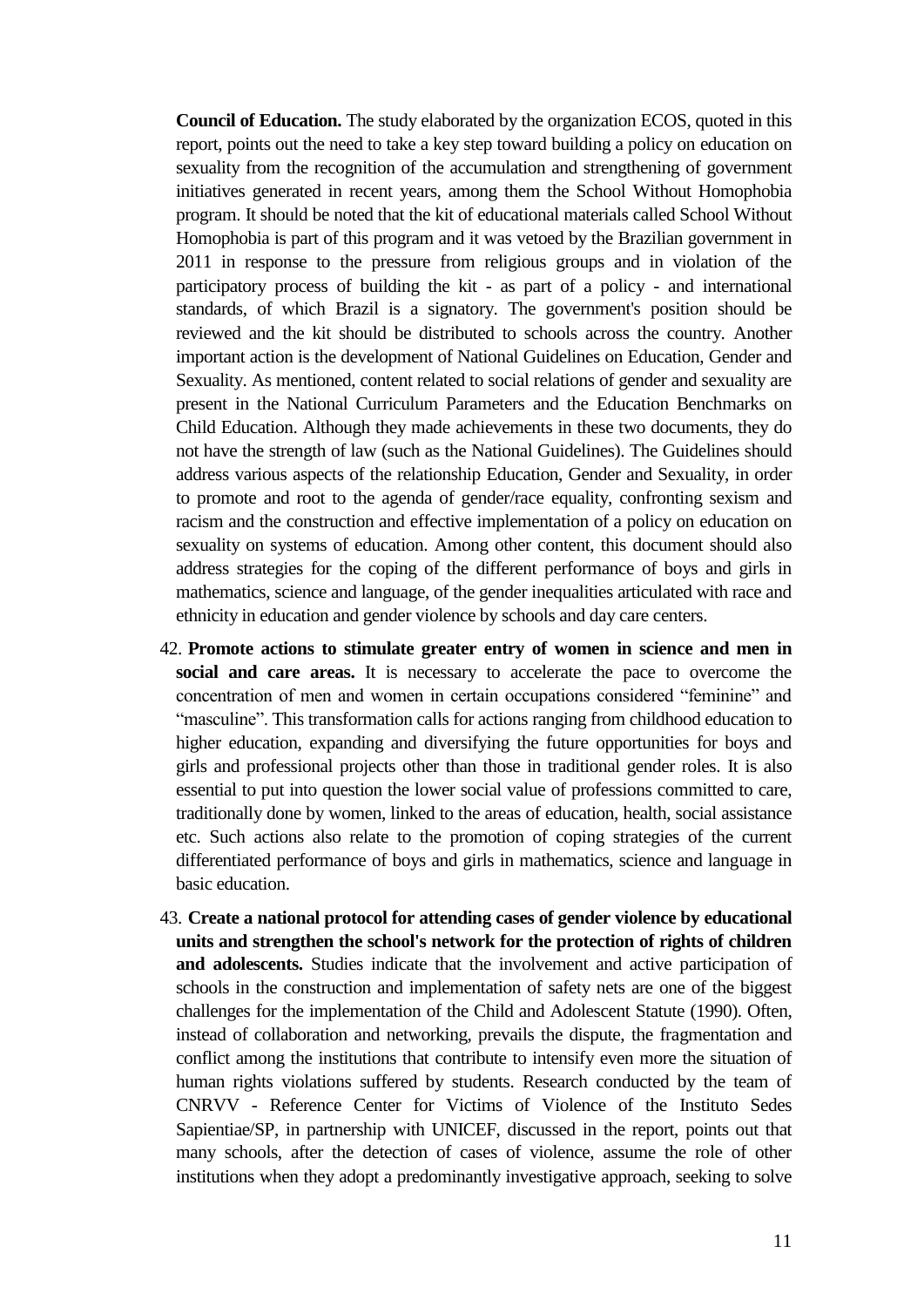the problem internally. The national protocol for attending cases of gender violence would establish procedures for detection and referral of cases along with other institutions of the network for the protection of rights of children, adolescents and young adults. In line with the implementation of the Child and Adolescent Statute and Maria da Penha Law, besides the procedures, the protocol should encourage educational strategies within the educational units that promote collective reflection on gender violence, its characteristics and causes and specify the role and relations between the different entities, including councils and health sectors, as part of the protection of rights of children, adolescents and young adults. We propose that the national protocol should be built by a committee composed of representatives of the National Council of Education, National Council for the Rights of Children and Adolescents, National Youth Council, Ministério Público Federal, Conselho de Procuradores dos Ministérios Públicos Estaduais, Special Secretariat for Human Rights and civil society representatives.

- 44. **Effect an education for social and environmental sustainability in education networks.** Reviewing the development models that still guide the public policies that undermine the sustainability of the planet is a huge challenge to the present generations, intensified by the context of rapid climate change, which tend to further intensify the social inequalities, especially against poor women and children. It is no longer possible to think of a sustainability education, which is critique of consumer society and the predatory model, as something restricted to specific actions of environmental education in schools. It is necessary to move towards a policy of education for sustainability that contributes to cultural changes in attitudes and everyday practices, linking them to the demands for sustainable public policies. It is essential that the national policy on environmental education for sustainability come true and be expressed in the new National Education Plan.
- 45. **Influence the construction of the new National Education Plan (2011-2020) and predict equalization goals.** Brazil is in the process of drafting the new National Education Plan (PNE), a law to be approved by the National Congress, which will set goals to be implemented between 2011 and 2020. This is a critical time to strengthen the foundations of an educational policy as a state policy - with adequate financing, planning, evaluation and democratic management - and establish in this legislation targets relating to "Education, Gender and Sexuality", previously discussed. The implementation of the Quality Student Cost (or Child Student Cost, in the case of childhood education) and strengthening of democratic management, from a broader and diverse view of arrangements and family realities, which stimulate and ensure conditions for effective participation of students, families and communities, are key points of this agenda. It is a challenge that includes the encouragement of parental involvement (not just mothers) and the obligation of meeting times to occur at night or on weekends, allowing the participation of a greater number of family members, except in cases where most of fathers and mothers work these hours. It is also essential to provide targets for equalization in the new National Education Plan that address the profound inequalities in educational indicators expressed with respect to the variables of gender, race/ethnicity, income, rural/urban, handicap, sexual orientation, among others.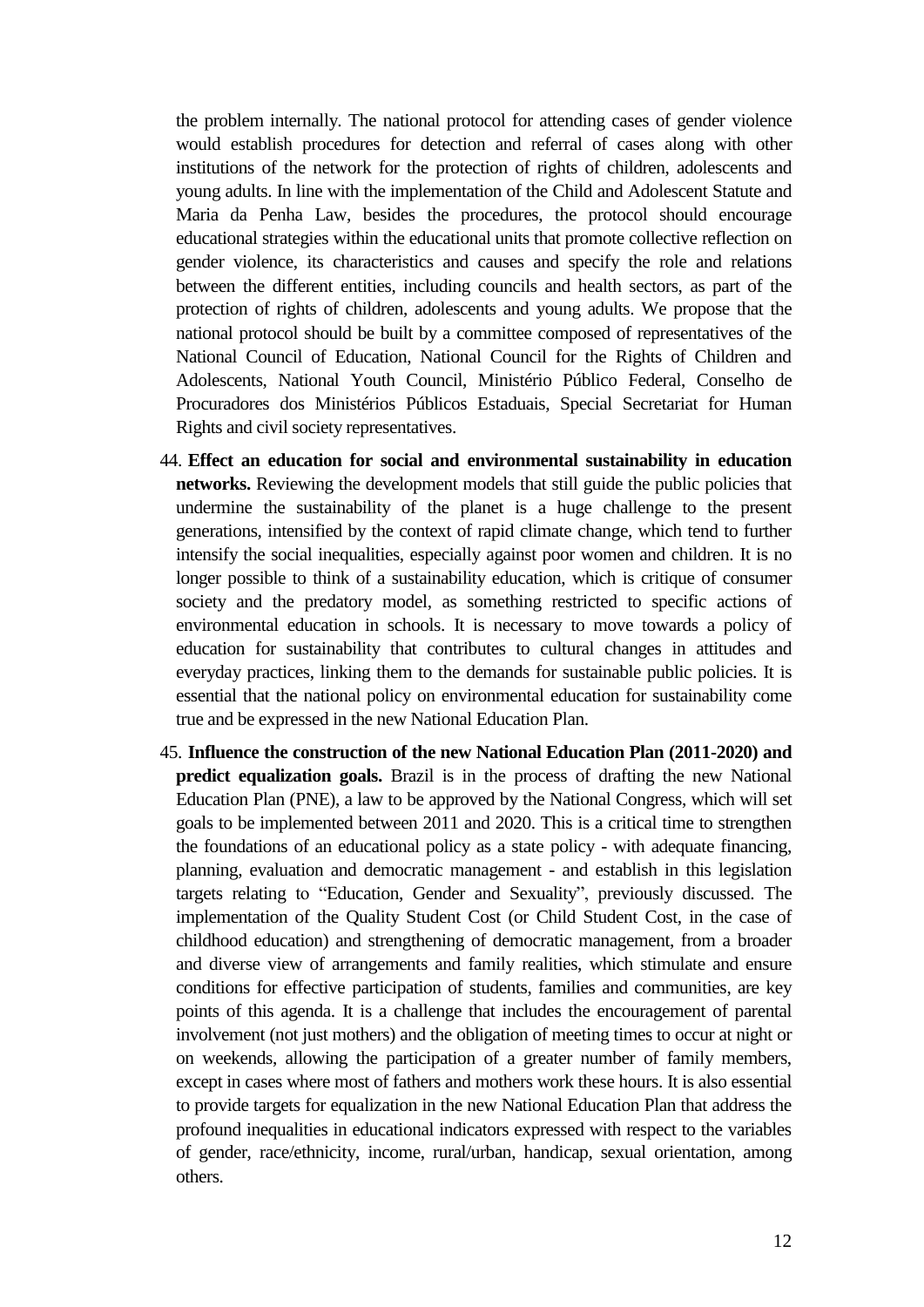## **ANEX**

THE FEMALE FACTOR

Paving a Way for Women in Brazil

By LUISITA LOPEZ TORREGROSA Published: November 15, 2011

NEW YORK — Tall and tan, blond and flashy, the model Gisele Bündchen has been for most of the world the seductive image of today's Brazilian women, strutting down fashion runways in Paris, Milan and New York, while her face graces scores of magazine covers. THE FEMALE FACTOR

In a series of articles, columns and multimedia reports, The International Herald Tribune examines where women stand in the early 21st century.

#### Now there's a new image, a new face.

Brazilians call her simply Dilma. [Dilma Rousseff,](http://topics.nytimes.com/top/reference/timestopics/people/r/dilma_rousseff/index.html?inline=nyt-per) the first female president o[fBrazil,](http://topics.nytimes.com/top/news/international/countriesandterritories/brazil/index.html?inline=nyt-geo) declared that this is "the century of women" in her speech opening the U.N. General Assembly in September. "I speak to you with a feminine voice," she said. "It's the voice of democracy, of equality."

Much has been made of Ms. Rousseff, a onetime Marxist militant, technocrat, economist and handpicked successor to the popular Luiz Inácio Lula da Silva. Many in and outside Brazil doubted she could emerge from Mr. da Silva's shadow or prove herself at the helm of the world's seventh-largest economy at a time of global crisis.

In just 11 months in the presidential palace in Brasília, she has put her imprint on the country and on the international scene: the cover of Newsweek; the top 10 on Forbes's list of the world's most powerful women; unusual praise from The Economist ("She can easily stand on her own two feet").

But how far have Brazilian women come?

They've moved ahead in education and health, according to new studies, and in the professions and technical fields. But their economic and political power has grown more slowly, and they lag in managerial and senior positions.

Ms. Rousseff has appointed women to high-profile positions like chief of staff, planning minister and minister of institutional relations. Altogether, women make up a third of her cabinet, and her unabashed promotion of women is said to have injected a new tone in the presidential office, in government and in the private sector.

In the sixth annual Global Gender Gap study by the World Economic Forum, released Nov. 1, Brazil received a middling rank among the 135 countries surveyed. By contrast, Argentina, where President Cristina Fernández de Kirchner won a second term in a landslide in October despite talk that she could not make it after the death of her husband, former President Néstor Kirchner, placed 28 to Brazil's 82, thanks largely to bigger female participation in Argentine politics.

"Brazil has made advances on women on closing health and education gaps," said Saadia Zahidi, senior director of the World Economic Forum and co-author of the Global Gender Gap study. But the survey revealed continuing gaps in the labor force, in wages, at the uppermost levels of business and in the rate of women's unemployment, which is twice that of men.

In the Executive Opinion Survey conducted by the World Economic Forum, executives rated Brazilian women's ability to rise to positions of senior leadership in business at 4.06 on a scale of 1 to 7. And women hold only 9 percent of parliamentary positions, "well below the world average," Ms. Zahidi said.

On another front, new data from the Center for Work-Life Policy in New York show that educated women in Brazil, Russia, India and China — the emergent BRIC markets — are ambitious and aspirational. Women represent 60 percent of Brazil's college graduates, and 80 percent of them consider themselves "very ambitious," compared with 36 percent in the United States, according to Sylvia Ann Hewlett, an economist and founding president of the Center for Work-Life Policy.

"Turbo-charged ambition is paying off," Ms. Hewlett wrote in a recent article in Time. "In Brazil, 14 percent of the C.E.O.'s of large companies are female.‖ In the United States, she said, the number of women who head Fortune 500 companies is less than 5 percent.

―A leader like Dilma Rousseff can have an influence practically, by appointing women to cabinet posts in the way that she has done, but also by contributing to an imaginative reset of what women can be, and the authority and influence women can and should wield," said Liza Mundy, a fellow at the New America Foundation in Washington and author of "Michelle," a biography of Michelle Obama. "Over time, having women in these positions is bound to change women's self-image and the ideas people have about women's place and role in society."

Laura Liswood calls this "the power of the mirror." Ms. Liswood, the secretary general of the Council of Women World Leaders, a policy program of the Woodrow Wilson International Center for Scholars, said that women in high positions could have high positive impact on women generally.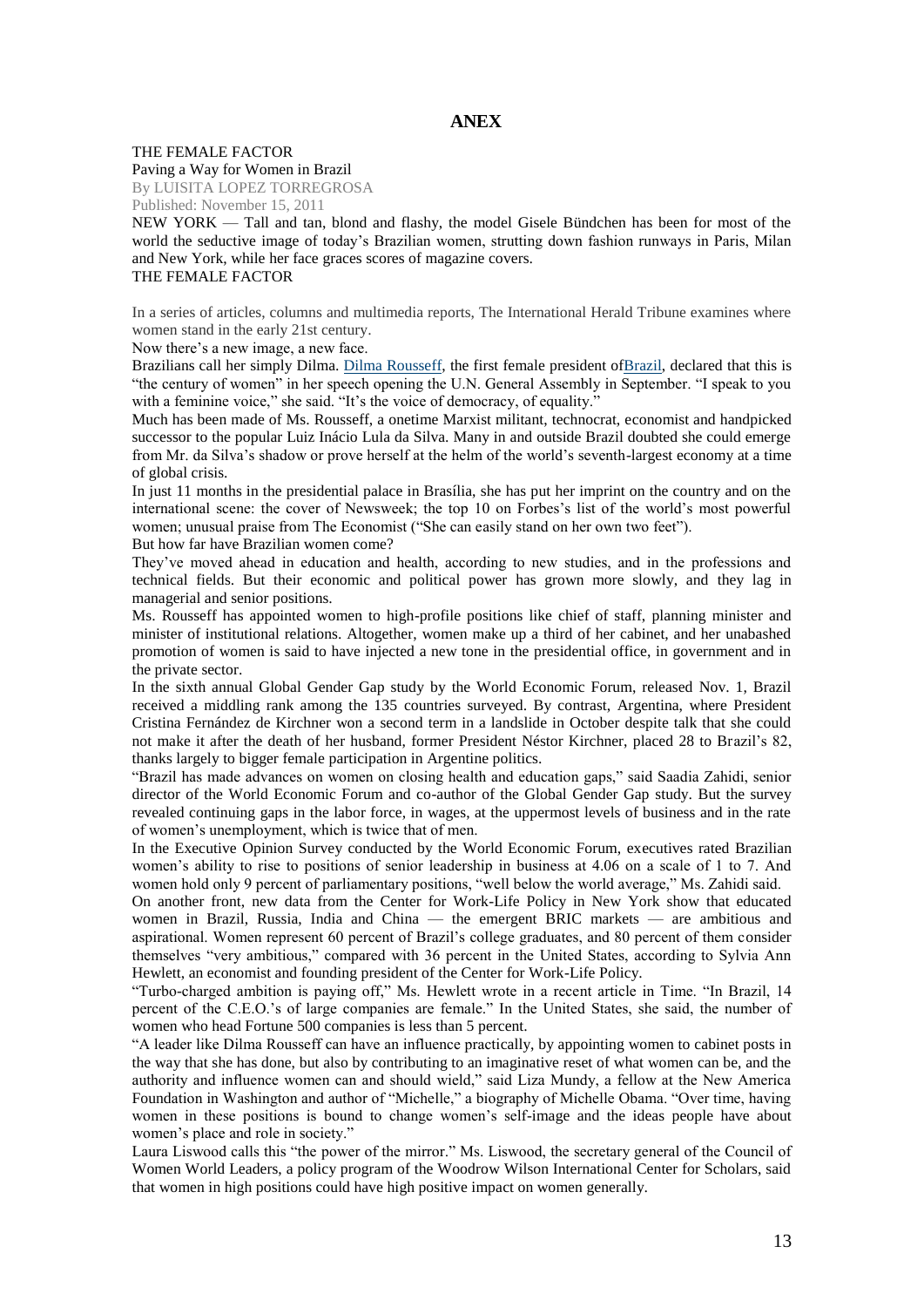The Dilma Effect has converted even some who resisted Ms. Rousseff's 2010 election. "This year is remarkable for Brazilian women, a year when a woman won the presidency," said one convert, Anna Maria Tornaghi, an international communications and marketing consultant based in Rio de Janeiro.

Besides the women in the cabinet — "uncommon in past governments" — Ms. Tornaghi noted that several women hold strategic positions in corporations, like Chieko Aoki, the head of Blue Tree, one of the largest hotel chains in Brazil; Maria Cláudia Oliveira Amaro, president of the board of TAM, the country's leading airline; Maria Silvia Bastos Marques, the first chairwoman of C.S.N., the national steel company; and Vera Gaensly Cordeiro, a medical and social entrepreneur and founder of the worldwide Child Health Association.

"Dilma is the culmination," Ms. Tornaghi said. "It's a quiet revolution, which is growing by leaps and bounds."

### *Katrin Bennhold is on leave.*

A version of this article appeared in print on November 16, 2011, in The International Herald Tribune with the headline: Paving a Way for Women in Brazil.

### **Here's to the next half-century**

#### **It's taking a long time, but things are getting better**

Nov 26th 2011 | from the print edition

"WOMEN ARE NOT at the top anywhere," says Herminia Ibarra, a professor at the INSEAD business school near Paris. "Many get on the high-potential list and then languish there for ever." That is broadly true not only in business but also in politics, academia, law, medicine, the arts and almost any other field you care to mention.

6

## Speak up

Women in single or lower house of parliament %, end August 2011



In parliaments across the world women on average hold just 20% of the seats (see chart 6), though again the Nordics do much better. In Finland—one of the first countries to give them the vote, in 1906—women have at various times held more than half the ministerial jobs. The prime minister one back was a woman and so is the current president, Tarja Halonen, the first female to hold the post. A lawyer, doughty fighter for women's rights and single mother, she is nearing the end of her second and final term of office but would like to see another woman president soon: "Once is not enough." Elsewhere too female political leaders are becoming less unusual—think of Germany's Angela Merkel, Brazil's Dilma Rousseff, Australia's Julia Gillard or Liberia's Ellen Johnson Sirleaf—but still far from common.

The most egregious gap between men and women is still in the world of work. The World Economic Forum, a Geneva-based think-tank, earlier this month published its latest annual "Global Gender Gap Report", comparing progress in 135 countries towards sex equality in four broad areas. In health and education, says Saadia Zahidi, head of the WEF's Women Leaders and Gender Parity Programme, most countries have largely closed the gap in recent years. In the third, politics, the gap is still wide but progress has been relatively rapid. The fourth, economic opportunity, is proving dishearteningly slow to shift, not just in developing countries but in many rich ones too. Ms Zahidi argues that "smaller gaps in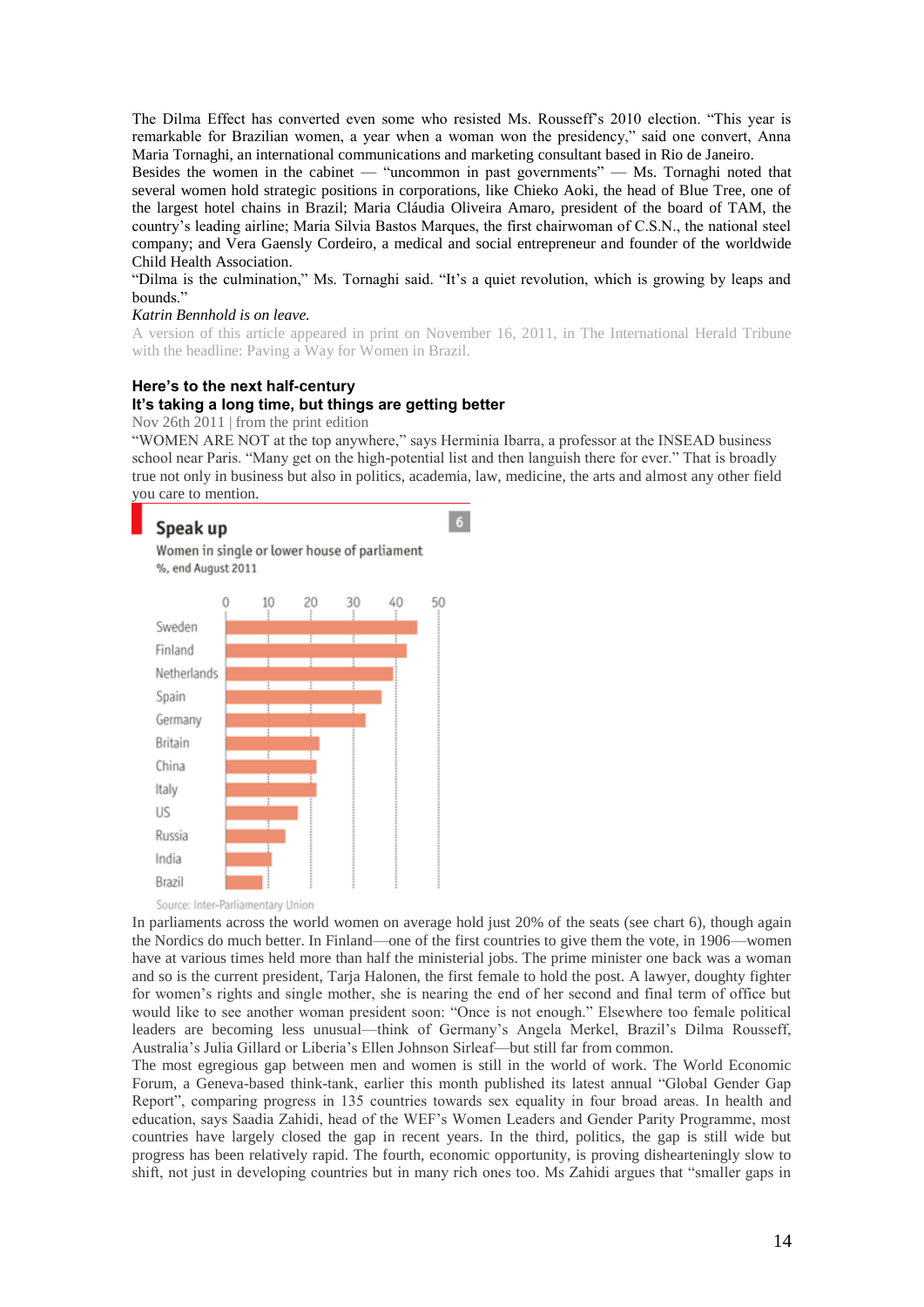economic opportunity are directly correlated with greater competitiveness, so increased equality helps to promote economic growth."

On the face of it women have done all they possibly could to prepare themselves. Noting that their menfolk got better jobs if they were more highly educated, they piled into the colleges. They went out to look for work in such numbers that in many countries now almost as many women as men hold down jobs. They poured into business and the professions, and a lot more of them these days make it to middleranking jobs. But there the vast majority of them stop.

The reasons are complex, but a few stick out. First, work in most organisations is structured in ways that were established many decades ago, when married men were the breadwinners and most married women stayed at home. Yet even though the great majority of families no longer fit that pattern, most workplaces have failed to take the change on board. They think they are being egalitarian by treating women exactly the same as men, but women's circumstances are often different. "We shouldn't be fixing the women but the system," says Alison Maitland, a senior fellow with The Conference Board, a think-tank, and joint author with Avivah Wittenberg-Cox of "Why Women Mean Business", a book about women in leadership roles. A lot of men, as it happens, would also like to see work organised more flexibly to fit their lives better.

Women can be their own worst enemies. They do not put their hands up, so they do not get the plum assignments or promotions or pay rises.

Second, though biology need not be destiny, it would be silly to pretend that having babies has no effect on women's careers. Although women now have children later and in smaller numbers, they often start thinking about having a family just at the time when career-oriented people are scrambling madly to get to the top of their particular tree. Most workplaces set critical goals for aspiring leaders (such as making partner or joining the board) at specific ages. Some women join the scramble and forget about having children, but if they take time out to start a family they find it very hard to catch up afterwards.

Third, women can be their own worst enemies. They tend to be less self-confident than men and do not put their hands up, so they do not get the plum assignments or promotions or pay rises. Iris Bohnet, a professor at Harvard's Kennedy School, says that women are less likely than men to negotiate for themselves (although they do very well when negotiating for others), and less willing to volunteer an opinion when they are not sure. They can also be too honest. When a team led by Robin Ely, a professor at the Harvard Business School, was asked to advise a consultancy on the reasons for high turnover among its women, it found that the firm's projects were often badly managed, making for long hours. The men, it discovered, were not happy either, but they quietly rearranged things to make life easier for themselves. The women went part-time or quit.

Fourth, discrimination continues in subtle ways. Business schools that follow their alumni's careers find that men are promoted on their potential but women are promoted on their performance, so they advance more slowly. The women adjust to this, which slows their progress even more, and so the discrimination goes on without either side necessarily being aware of it.

Underusing women across the spectrum of human activity is obviously wasteful. Their cognitive endowment is the same as men's, but because they have different interests and styles, they make for more diverse and probably more innovative workplaces. And since most rich countries' working populations are ageing, women's talents will be needed even more in the future. So what is to be done?

Legislation makes a difference. Over the past few decades most rich countries, and many poorer ones too, have passed laws to ensure equal opportunities and equal pay for women. They do not always work as intended, but they make overt and gross discrimination less likely. The pay gap between men and women, for instance, has significantly narrowed in most countries in the past 30-40 years, even though progress has recently become more sporadic.

Governments can also help in a variety of other ways: by ensuring that tax rules do not discriminate against dual-earner families; by legislating for reasonable (but not excessively long) maternity and paternity leave; and, in the longer term, by pushing for school hours that allow both parents to have paid jobs. Given that education for older children is seen as a public good, there is an argument for also subsidising child care for the very young, or at least making it tax-deductible.

### **Golden skirts**

Should governments legislate to close the gap between men and women at the top of companies? Norway has become famous for imposing a 40% quota for women on the boards of all state-owned and quoted companies. Over a period of about a decade this raised the proportion of women on boards from 6% to the required figure. Aagoth Storvik and Mari Teigen, two Oslo-based academics who made a detailed study of the experiment last year, found that once the policy was implemented the heated debate over it died down completely and the system now seems to be working smoothly. But the researchers also point out that even now only 5% of the board chairmen (and only 2% of the bosses of companies quoted on the Oslo stock exchange) are women, so this is not a quick fix.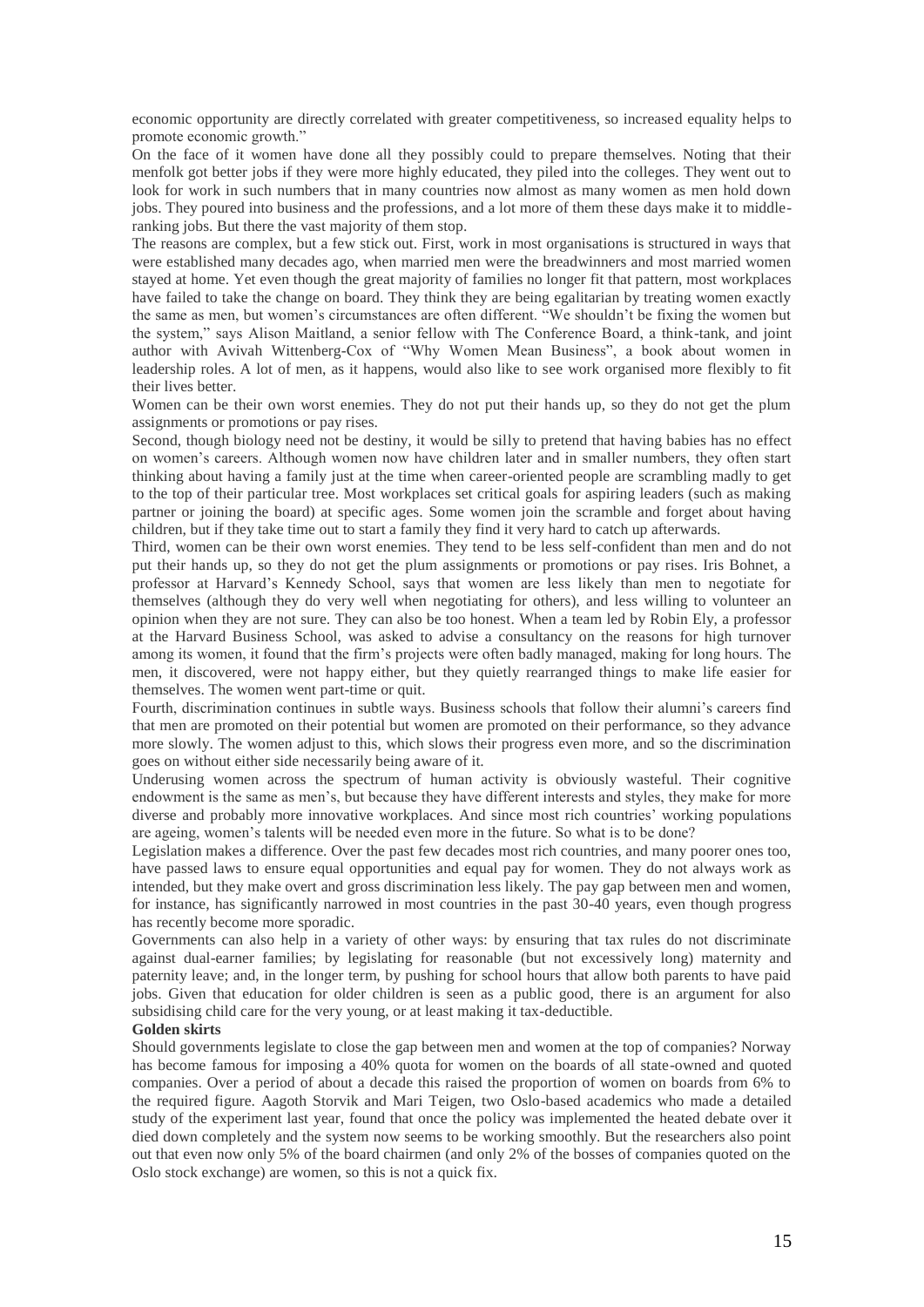Nevertheless other countries have picked up on the Norwegian example. Spain has set a mandatory 40% target for female directors of large companies by 2015 and France by 2017. Germany is debating whether to impose quotas. In Britain a government-commissioned report earlier this year recommended that companies set themselves voluntary targets, but six months later only a handful seemed to have got around to it and progress is being kept under review. The European Union's justice commissioner, Viviane Reding, has told European business leaders to promote many more women to boards voluntarily, or they may find their hands forced.

Nobody likes quotas: they smack of tokenism and unfair competition. But many people who started off opposing them have changed their minds. Lynda Gratton, a professor at the London Business School, is one of them. She accepts the usual objection that quotas will encourage some women who are not very good but points out that boards also contain lots of men who are not very good.

And there are those who think you just have to keep plugging away. Dame Helen Alexander, until recently president of the Confederation of British Industry (and a former chief executive of The Economist Group), is not in favour of quotas, preferring voluntary targets. She has found progress in large British firms "really patchy" but thinks that companies are getting better. She also reckons that men are changing, noting that "we now hear about husbands of high-earning women staying at home to look after Certainly young men now at the start of their career see the world differently from their fathers. They are less inclined to work extreme hours to advance their careers and more interested in achieving a reasonable balance between their work and the rest of their lives. That is what most women have been asking for all along. If both men and women pressed for such a balance, employers would find it harder to refuse and perhaps everyone would be happier. Facebook's Ms Sandberg points to studies showing that couples where both partners work full-time and share responsibilities in the home equally have lower divorce rates and better sex lives.

In much of the developing world such a balance is still a Utopian vision, and even in rich countries many women still get a raw deal. But not nearly as raw as they did half a century ago, when even in Europe some women did not have the vote, discrimination was rife, women's jobs were second-class and the pay gap was huge. It may be taking far too long, but there is no denying that women's lives have got much better. Listen to the Chinese banker quoted earlier in this report: she works her socks off, looks after her family, supports her ageing parents and has no time for herself. But she still says she considers herself lucky: "In another life I would be a woman again."

from the print edition | Special report

<http://www.economist.com/node/21539930>

### **THE SATURDAY PROFILE**

Evangelical Leader Rises in Brazil's Culture Wars

### **Published: November 25, 2011**

SILAS MALAFAIA's books, which sell in the millions in Brazil, have titles like "How to Defeat Satan's Strategies" and "Lessons of a Winner." The Gulfstream private jet in which he flies has "Favor of God," in English, inscribed on its body.

As a television evangelist, Mr. Malafaia reaches viewers in dozens of countries, including the United States[,where Daystar](http://www.daystar.com/shows/all-ministries/1422-silas-malafaia) and Trinity Broadcasting Network broadcast his overdubbed sermons. Over 30 years, Mr. Malafaia, 53, has assembled thriving churches and enterprises around his Pentecostal preaching.

Still, he might have garnered little attention beyond his own followers had he not waded into Brazil's version of the culture wars. After all, Brazil has evangelical leaders who [command larger empires,](http://thelede.blogs.nytimes.com/2010/07/22/rebuilding-solomons-temple-in-sao-paulo/) like Edir Macedo, whose Universal Church of the Kingdom of God controls Rede Record, one of Brazil's biggest television networks. Others, like Romildo Ribeiro Soares, of the International Church of God's Grace, are known for greater missionary zeal.

But it is Mr. Malafaia who has recently attracted the most attention, with his pointed verbal attacks on a broad array of foes, including the leaders of Brazil's movement for gay rights, proponents of abortion rights and supporters of [marijuana](http://topics.nytimes.com/top/reference/timestopics/subjects/m/marijuana/index.html?inline=nyt-classifier) decriminalization.

 $T<sub>1</sub>$  m the public enemy No. 1 of the gay movement in Brazil," Mr. Malafaia said in an interview this month here in Fortaleza, a city in Brazil's northeast where he came to lead one of his self-described ―crusades,‖ an event mixing scripture and song in front of about 200,000 people. Tears flowed down the faces of some of the impassioned attendees, while others danced to the performances that served as his opening act.

Before ascending to the pulpit, he described how coveted he had become on television talk shows as a sparring partner with gay leaders. But that is only a small part of his repertoire, and television is just one of many media at Mr. Malafaia's disposal. On Twitter, [he has nearly a quarter of a million followers,](https://twitter.com/#!/PastorMalafaia) and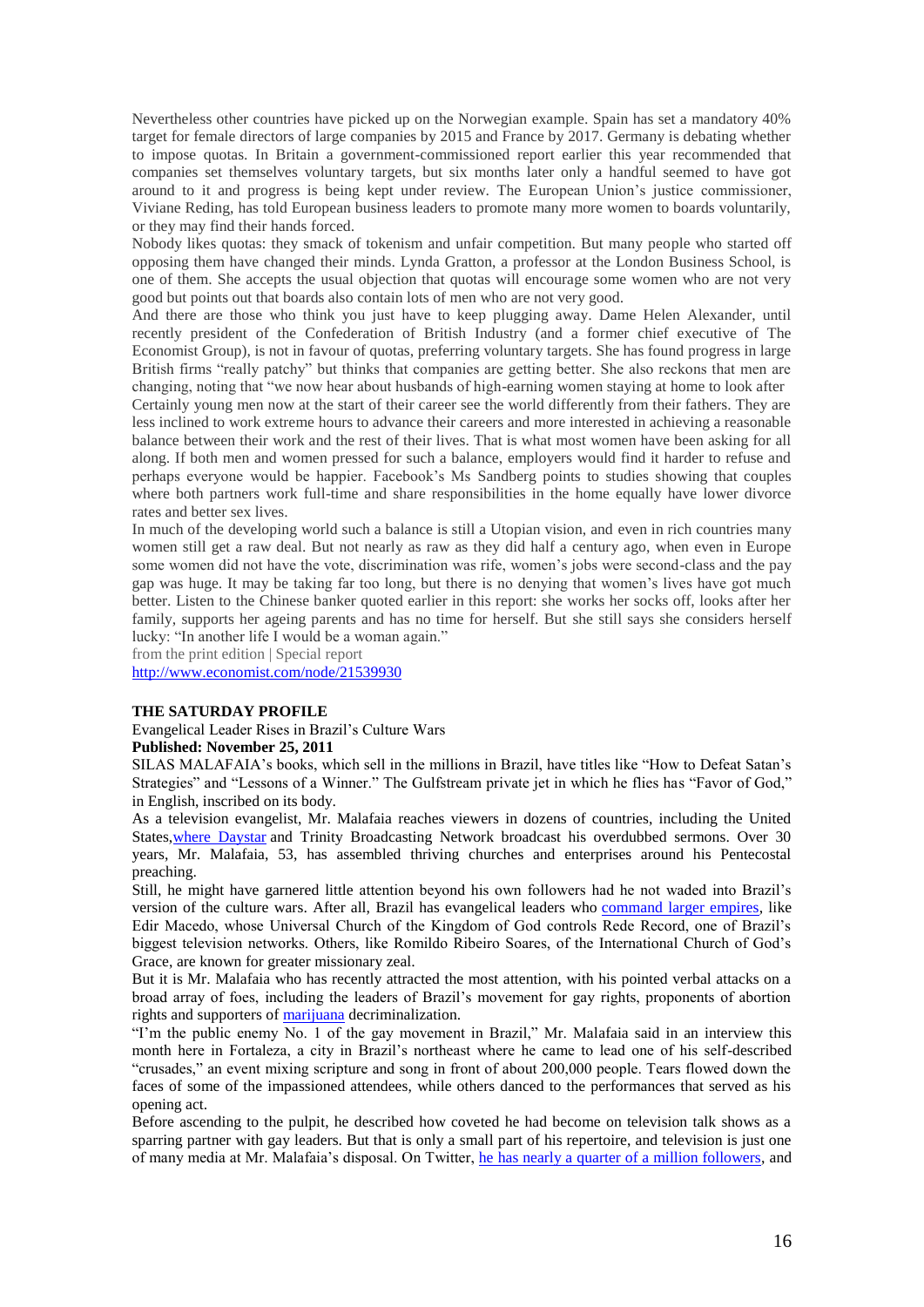in videos distributed on YouTube, he lambastes not only liberal foes but also journalists and rival evangelical leaders.

Not surprisingly, his rising prominence has made him the source of both admiration and unease. He mobilized thousands to march in the capital, Brasília, this year against a bill aimed at expanding antidiscrimination legislation to include sexual orientation.

―He's like Pat Robertson in the sense of being a pioneer in moving Brazil's evangelical right into the national political realm," said Andrew Chesnut, an expert on Latin American religions at Virginia Commonwealth University, comparing Mr. Malafaia to the conservative American television evangelist.

Brazil's elite is seeking to understand the rise of such a polarizing figure, and how it might influence the nation's politics. [Piauí,](http://revistapiaui.estadao.com.br/edicao-60) a magazine that is the rough equivalent of The New Yorker in the United States, [ran a lengthy article](http://revistapiaui.estadao.com.br/edicao-60/anais-da-religiao/vitoria-em-cristo) this year on Mr. Malafaia's rise from obscurity in Rio de Janeiro, where he grew up in a military family, to the power he now wields.

BEYOND Mr. Malafaia, the broad expansion of evangelical faiths, particularly Pentecostalism, in recent decades is altering Brazil's politics. (While Pentecostalism varies widely, its tenets in Brazil include faith healing, prophecy and exorcism.) Leaders in Brasília must now consult on a range of matters with an evangelical caucus of legislators with resilient clout.

About one in four Brazilians are now thought to belong to evangelical Protestant congregations, and Pentecostals like Mr. Malafaia are at the forefront of this growth. In a remarkable religious transformation, scholars say that while Brazil still has the largest number of Roman Catholics in the world, it now also rivals the United States in having one of the largest Pentecostal populations.

Not everyone in Brazil is enthusiastic about this shift.

In a November essay, the journalist Eliane Brum [wrote of the intolerance shown toward atheists](http://revistaepoca.globo.com/Sociedade/noticia/2011/11/dura-vida-dos-ateus-em-um-brasil-cada-vez-mais-evangelico.html) in Brazil by some adherents of born-again faiths, describing what she called the "ever more aggressive dispute for market share" among big churches.

Ms. Brum's essay unleashed a wave of reactions from Pentecostals. Mr. Malafaia's words were among the most caustic.

During the interview here, he called Ms. Brum a "tramp," and repeated his contention that "communist" atheists" in the former Soviet Union, Cambodia and Vietnam were responsible for more killings than "any war produced for religious questions."

Whether by design or default, his aggressive language has often become a spectacle. In November, *Época* [magazine reported](http://revistaepoca.globo.com/Sociedade/noticia/2011/11/silas-malafaia-diz-que-vai-fornicar-toni-reis-lider-da-causa-gay.html) that Mr. Malafaia, during heated comments about taking legal action against Toni Reis, a prominent gay-rights advocate, said he would "fornicate" Mr. Reis.

Mr. Malafaia fired off an explanation that he had actually said he would "funicate" Mr. Reis. While researchers were unable to find Mr. Malafaia's word in reference dictionaries, he said it was slang that roughly translated as "trounce."

The visibility Mr. Malafaia achieves from such episodes has fueled questions about his political ambitions. He said he had no desire to run for office because it could make him beholden to a specific political party, thus curbing the broader visibility he now has.

"God called on me to be a pastor," he said, "and I won't exchange that for being a politician."

But political influence is another matter. Mr. Malafaia said he voted twice for Brazil's former president, Luiz Inácio Lula da Silva, and for years enjoyed access to Brasília's corridors of power. But he also related an anecdote about Mr. da Silva's successor, President Dilma Rousseff, that suggests how important evangelical figures are becoming in national elections.

He said she spoke with him by telephone for 15 minutes during last year's presidential campaign, trying to lure his support. But he said he refused because of ideological differences with parts of the governing Workers Party of Mr. da Silva, a former labor leader, and Ms. Rousseff, a former operative in an urban guerrilla group.

"I told her, 'I don't have anything personal against you. I think you're an intelligent, qualified woman,'" he said. "But how can I vote for you if I spent four years fighting with the group from your party supporting a bill to benefit gays, thus hurting me?' "

MR. MALAFAIA, while stabbing the air with fingers adorned with diamond-encrusted gold rings, delivers such tales in booming Portuguese with a thick Rio accent.

His persona has given him almost rock-star status among some supporters.

"I didn't recognize him without his mustache," said Erineide Mendonça, 39, an employee at the Fortaleza hotel where Mr. Malafaia was staying, referring to the trademark facial hair that he shaved not long ago. ―But I recognized his voice,‖ she said, asking to be photographed with the evangelist she adores.

Both Mr. Malafaia and his wife, Elizete, were trained as psychologists, and when he rises to the pulpit, his voice echoes in sermons laden with lessons of self-help and perseverance.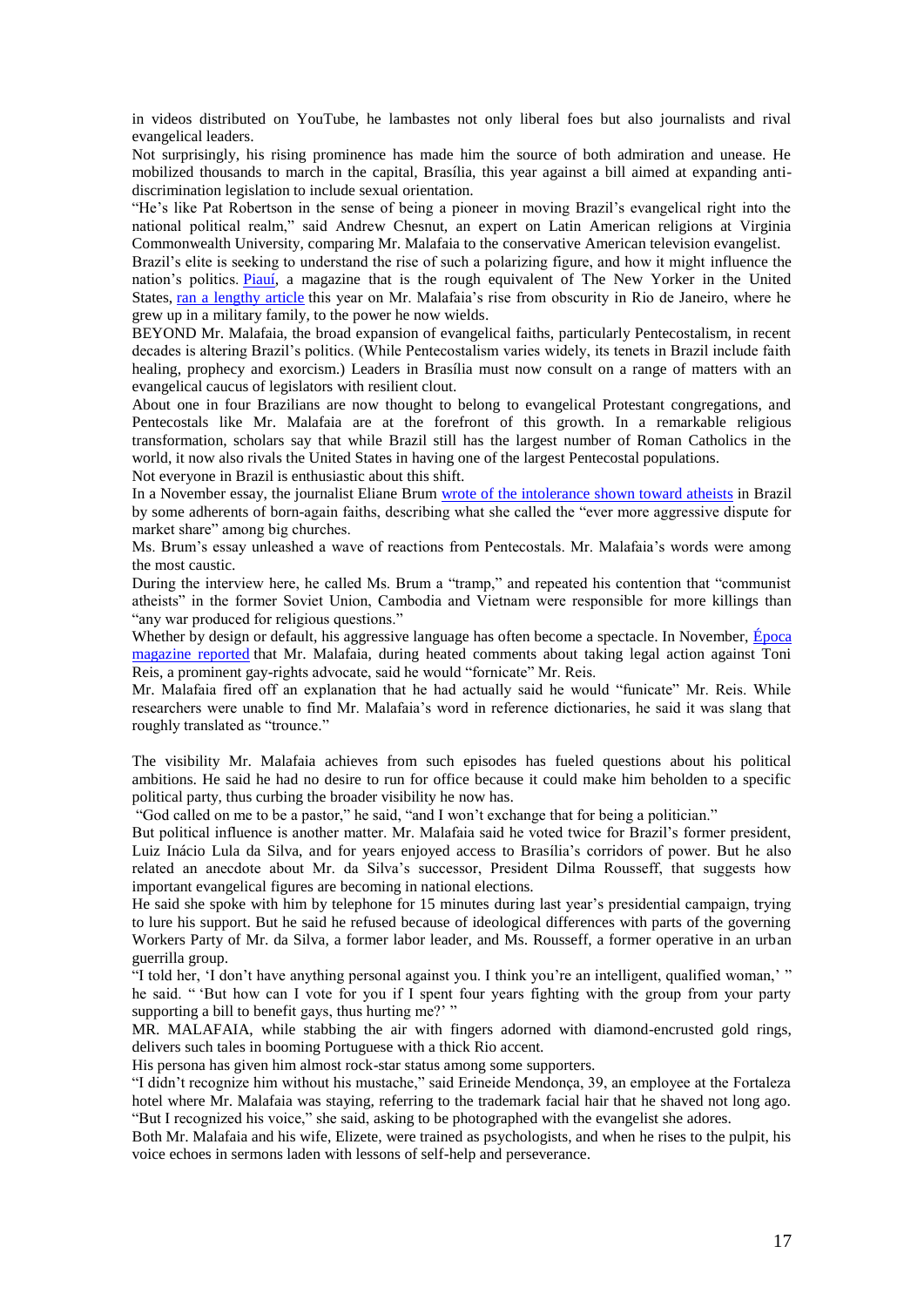A favorite theme involves success and how to attain it. While he contends that he still lives relatively humbly and is not even a millionaire, he makes no apologies for his own material rise. In fact, he celebrates it, touting, for instance, his Mercedes-Benz — a gift, he explains, from a prosperous friend.

Then there is the Gulfstream, acquired secondhand in the United States, he said, not by him but by his nonprofit religious organization at a reasonable price.

"The pope flies in a jumbo jet," he said, referring to the chartered Alitalia plane that carries the bishop of Rome, and chafing at what he viewed as a double standard with which Brazil's ascendant evangelical leaders must contend. "But if a pastor travels in any old jet, he's considered a thief."

A version of this article appeared in print on November 26, 2011, on page A8 of the New York edition with the headline: Evangelical Leader Rises in Brazil's Culture Wars.

#### **New Cases of AIDS Hit Plateau**

By [DONALD G. McNEIL Jr.](http://topics.nytimes.com/top/reference/timestopics/people/m/donald_g_jr_mcneil/index.html?inline=nyt-per)

Published: November 21, 2011

The world's [AIDS](http://health.nytimes.com/health/guides/disease/aids/overview.html?inline=nyt-classifier) epidemic has hit a plateau, with 2.7 million people becoming newly infected each year for the last five years, according to the [annual report](http://www.unaids.org/en/media/unaids/contentassets/documents/unaidspublication/2011/JC2216_WorldAIDSday_report_2011_en.pdf) released Monday by U.N.AIDS, the [United](http://topics.nytimes.com/top/reference/timestopics/organizations/u/united_nations/index.html?inline=nyt-org)  [Nations](http://topics.nytimes.com/top/reference/timestopics/organizations/u/united_nations/index.html?inline=nyt-org) agency fighting the disease.

Almost seven million people are receiving treatment — more than half of them thanks to American taxpayers — and that number has been steadily rising. But it is still not close to catching up to the new infection rate: Last year, 1.35 million got on treatment for the first time, meaning 200 people were newly infected for each 100 newly treated.

That is an improvement over two years ago, when 250 were infected for each 100 treated.

And, in a development that augurs badly for the future, donor funds dropped about 10 percent last year as the worldwide economic crisis made some countries cut their donations.

Whether the world's generosity is producing a triumph or a failure depends on what yardstick is used. The seven million receiving treatment represent about half the people sick enough to need immediate treatment under World Health Organization guidelines. But the figure falls far short of reaching the ambitious new "test and treat" goal adopted last year by U.N.AIDS and endorsed this month by Secretary of State Hillary Rodham Clinton in her speech calling for an "AIDS-free generation." To reach that, all 34 million infected people in the world would have to be found — a Sisyphean task in itself — and then put on antiretroviral drugs immediately so they would stop passing the virus on.

(Moreover, they would all need to be on newer drugs like tenofovir, while at present many are still getting the old, cheap ones with harsh side effects.)

[U.N.AID](http://u.n.ai/)S officials tried to put an optimistic spin on the report.

Dr. Bernhard Schwartländer, the agency's chief of strategy, said AIDS had seen a "game-changing year in science," noting especially [a study](http://www.nytimes.com/2011/05/13/health/research/13hiv.html?_r=1&scp=1&sq=hptn%20052&st=cse) showing that people on drugs lowered by 96 percent their chances of passing on the infection. And he highlighted areas where progress had been made.

Almost half the world's pregnant women with H.I.V. get at least one drug to help prevent passing the virus to their children.

Eleven poor or middle-income countries now treat more than 80 percent of their infected citizens. That is about as well as the United States does, since the Centers for Disease Control and Prevention assumes that 20 percent of infected Americans do not know they are infected. The 11 countries are: Botswana, Cambodia, Chile, Comoros, Croatia, Cuba, Guyana, Namibia, Nicaragua, Rwanda and Slovakia.

Also, in 22 countries new infections have declined. Epidemiologists credit several factors: Fear of death stems some reckless behavior; safe-sex education is slowly growing; and the surging number of people on AIDS drugs, especially in southern Africa, means more people with lower viral loads who are thus less likely to infect others.

Despite improvement in Africa, new infections remain stuck at 2.7 million a year worldwide because Asia and Eastern Europe are doing so badly. Those epidemics are driven by drug addicts, who are notoriously hard to reach, and also by groups like gay men and prostitutes who in conservative societies lack the political clout that would let them demand drugs and who fear police crackdowns and therefore have furtive, rapid sex — a high-risk behavior.

Studies in Eastern Europe and Central Asia show that many drug users avoid clinics even when they need medical care for fear they will be turned in to the police.

The report drew a contrast between Dhaka, where the Bangladeshi government introduced measures like clean-needle swaps, and St. Petersburg, where the Russian government would not. Infections among drug users dropped 25 percent in Dhaka and doubled in St. Petersburg. Despite its conservative Islamic government, Iran has done particularly well at stopping infections among its addicts by creating a network of 600 clinics that offer clean needles and methadone-type therapy.